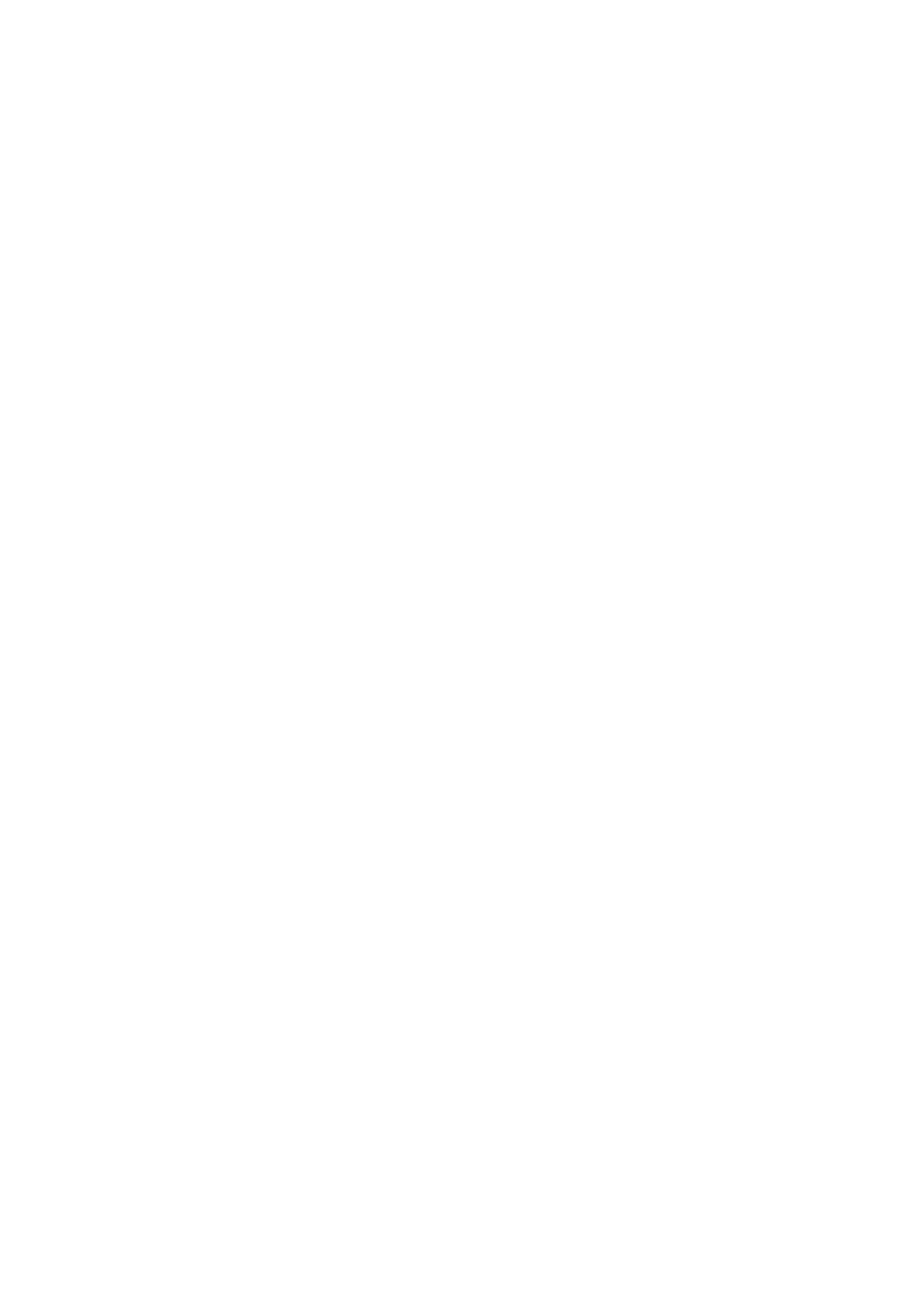## **EXECUTIVE SUMMARY**

The Atmospheric Dispersion Modelling Liaison Committee (ADMLC) feels that some applications of atmospheric dispersion models are inadequate, and that this may reflect a lack of appropriate guidance/training in Atmospheric Dispersion Modelling. ADMLC considers that publication of up to date guidance on Dispersion Modelling may be one way to facilitate possible improvement in applications although this cannot be a replacement for proper training.

The Royal Meteorological Society (RMetS) produced a set of guidelines in 1995 which were intended to promote the use of best practice in the use of mathematical models of atmospheric dispersion, emphasising the principle of fitness for purpose in the selection of modelling procedures, and the importance of effective communication in the documentation of reported results. The underlying objectives are to ensure the efficient use of resources, especially in the context of assessments conducted for purposes of demonstrating compliance with regulatory obligations.

The RMetS guidelines set down general principles of good practice for the design, execution and communication of modelling studies, focussing on broad principles which apply across a wide range of environmental modelling situations.

They did not try to give situation-specific technical advice, e.g. how to model a dense gas spill, or which plume rise formula to use. Instead, they tried to identify and expound certain principles of good practice which apply to many modelling situations.

ADMLC feels that sufficient time has passed since the RMetS guidelines were prepared, and that modelling techniques have evolved over the intervening period, that there is merit in preparing further guidelines which will update, extend and complement, rather than replace, the existing ones. This guidance is intended to improve the robustness of assessments by providing advice on addressing the scope of the assessment, selecting and justifying an appropriate model and effective communication in the documentation of reported results. It follows the style of the original guidelines by addressing general principles rather than providing advice on the most appropriate methods of modelling particular situations.

It follows the same structure and uses the same section headings as the original RMetS guidance. This guidance is intended as an update of the original guidance; however, much of the text of the original document is included here and to that extent this document can be considered as replacing the earlier guidance.

The RMetS has agreed to the preparation of this revised guidance.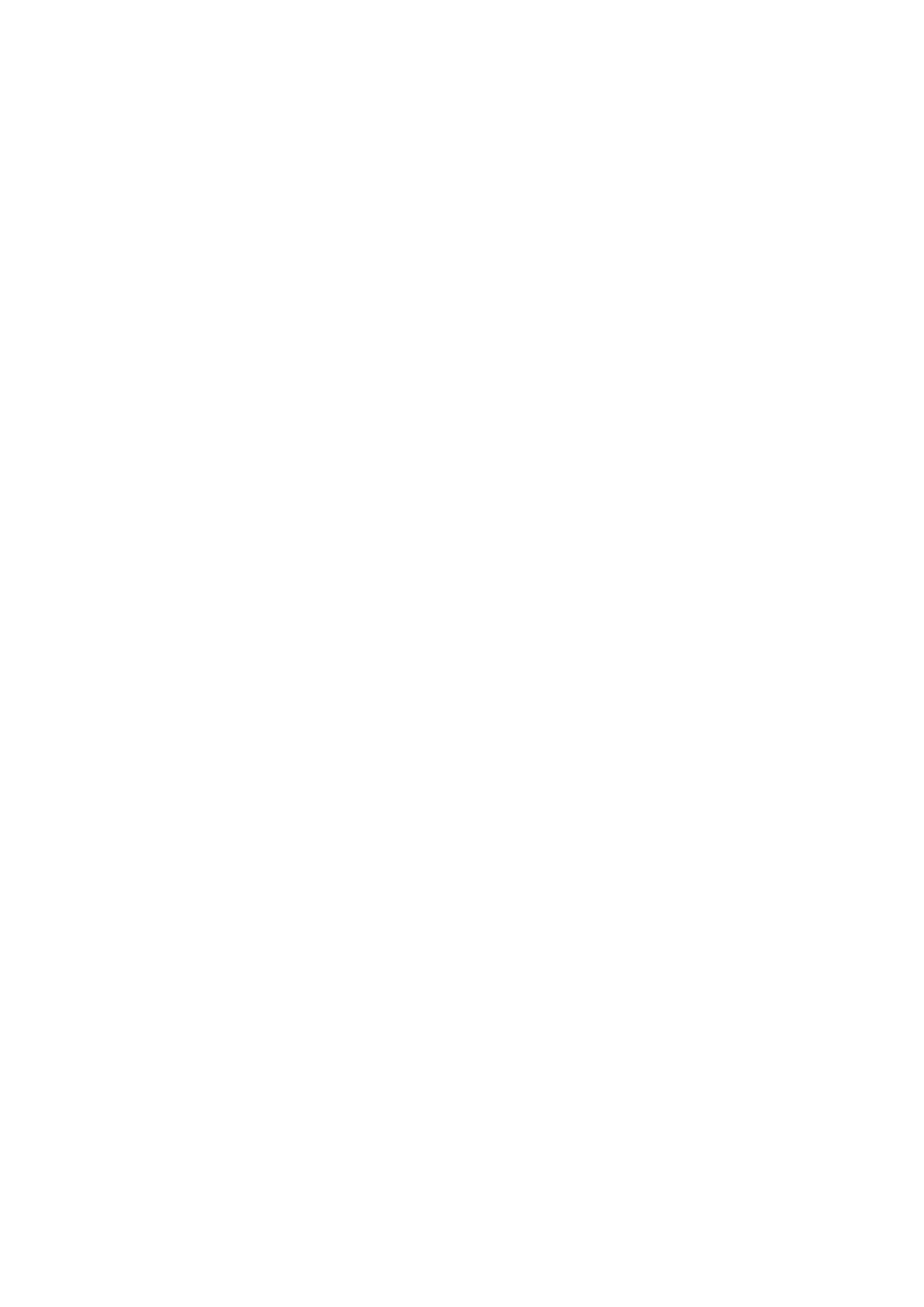# **CONTENTS**

| 1                       | <b>Introduction</b><br>Why new guidance<br>1.1<br>1.2<br>How the Updated Guidance is structured                                                                                                       | 1<br>$\mathbf{1}$<br>$\overline{2}$    |
|-------------------------|-------------------------------------------------------------------------------------------------------------------------------------------------------------------------------------------------------|----------------------------------------|
| $\overline{\mathbf{2}}$ | <b>Statement of Context and Objectives</b><br>2.1<br>The scope of the assessment<br>2.2<br>The importance of a site visit                                                                             | 3<br>$\mathsf 3$<br>5                  |
| 3                       | <b>Choice of Modelling Procedure</b><br>3.1<br>Screening<br>3.2<br>Selection procedure                                                                                                                | 5<br>6<br>6                            |
| 4                       | <b>Use of Software</b><br>4.1<br>Modelling procedures                                                                                                                                                 | $\overline{\mathbf{z}}$<br>8           |
| 5                       | <b>Input Data</b><br>5.1<br><b>Updated Guidance</b>                                                                                                                                                   | 9<br>9                                 |
| 6                       | Communication<br>6.1<br>Introduction<br>6.2<br>Tabulation of data<br>6.3<br><b>Graphical presentation</b><br>6.4<br><b>Contour Plots</b>                                                              | 10<br>10<br>11<br>11<br>11             |
| 7                       | Sensitivity, Uncertainty and Variability<br>7.1<br>Introduction<br>7.2<br>Key input parameters<br>7.3<br>Uncertainty<br>7.4<br>Variability                                                            | 11<br>12<br>13<br>14<br>15             |
| 8                       | <b>Quality Assurance</b><br>8.1<br>Overview<br>8.2<br>Verification<br>8.3<br>Validation<br>8.4<br>Comparing with other models<br>8.5<br>Scientific assessment<br>8.6<br>Validation of supporting data | 15<br>16<br>16<br>17<br>18<br>18<br>19 |
| 9                       | Auditability<br>9.1<br>Introduction<br>9.2<br>The audit trail<br>9.3<br>Presentation in reports                                                                                                       | 19<br>19<br>20<br>20                   |
| 10                      | <b>References and Further Reading</b>                                                                                                                                                                 | 21                                     |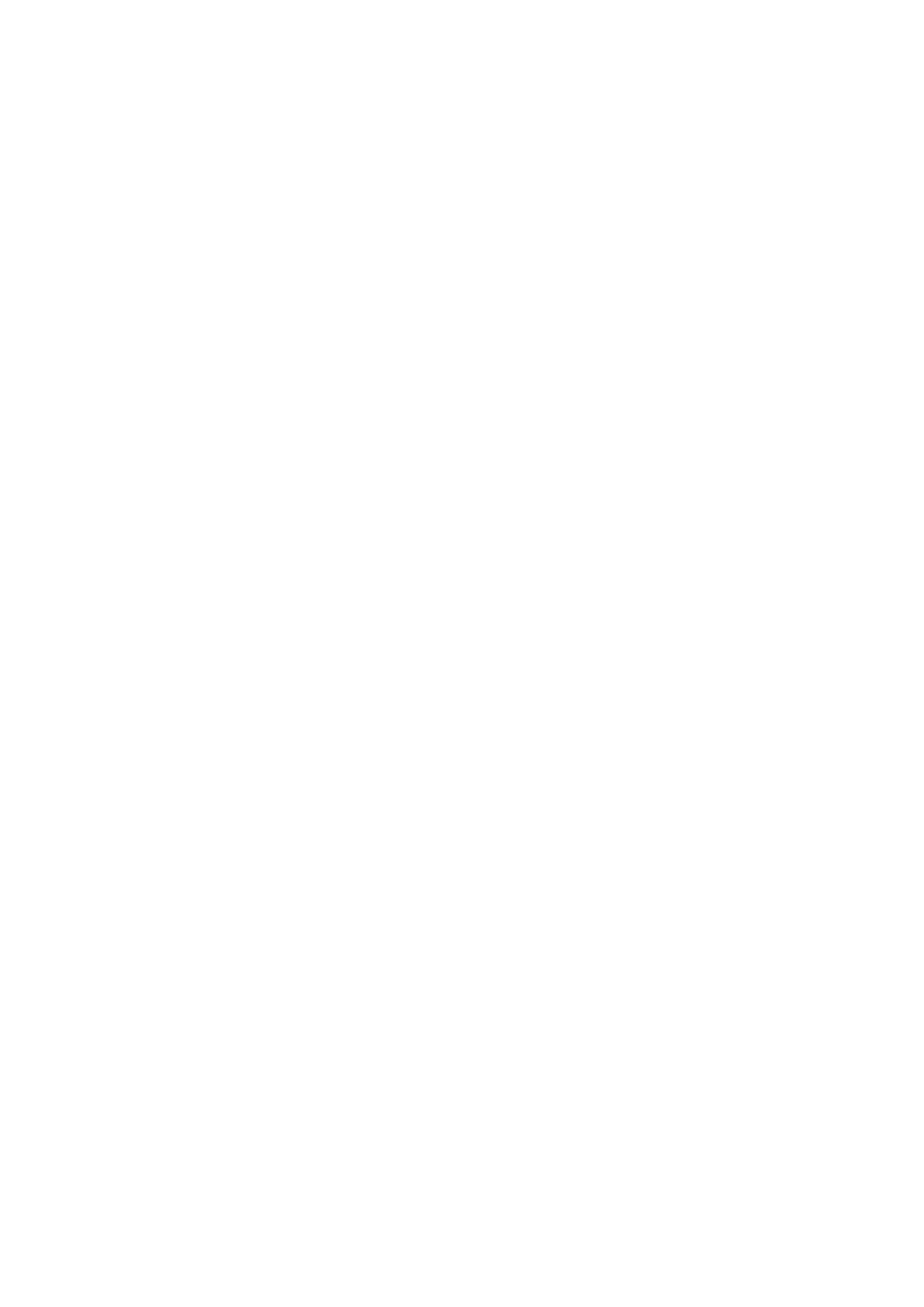## <span id="page-6-0"></span>**1 INTRODUCTION**

*Setting out the aim and objectives of this Updated Guidance and its structure.* 

#### **1.1 Why new guidance**

In 1995 the Royal Meteorological Society (RMetS) published guidance on the justification of choice and use of atmospheric dispersion models and the communication and reporting of results of using such models (RMetS 1995) (hereon referred to as the RMetS 1995 guidance). In 2000, the Environment Agency (EA) published its policy on the choice of air dispersion models (Environment Agency 2000; see Box 1) making reference to the RMetS 1995 guidance.

This Updated Guidance has been produced with the aim of extending the RMetS 1995 guidance in light of the EA's policy to improve the robustness of atmospheric dispersion modelling assessments. An important part of the update was to obtain comments from the modelling community on the scope and contents of the document. An outline of the report was placed on the ADMLC web site for comment. A draft version of the final guidance was subsequently placed on the ADMLC web site for comment. This final version responds to the comments that were received on that draft.

This guidance primarily relates to air quality assessments undertaken for the purposes of an environmental impact assessment as part of a planning application in accordance with the EIA Regulations, or for the purposes of securing a Pollution Prevention and Control permit in accordance with the PPC Regulations 2003. This guidance may also assist in providing guidance on assessments as part of local air quality management and other applications. The guidance was written primarily for applications relating to controlled releases, but may also assist in applications relating to incident investigation, emergency planning and emergency response. It provides specific guidance on:

- determining the scope of assessment
- model selection
- addressing sensitivity, uncertainty and variability
- communication.

This Updated Guidance should be considered as an extension to the RMetS 1995 guidance.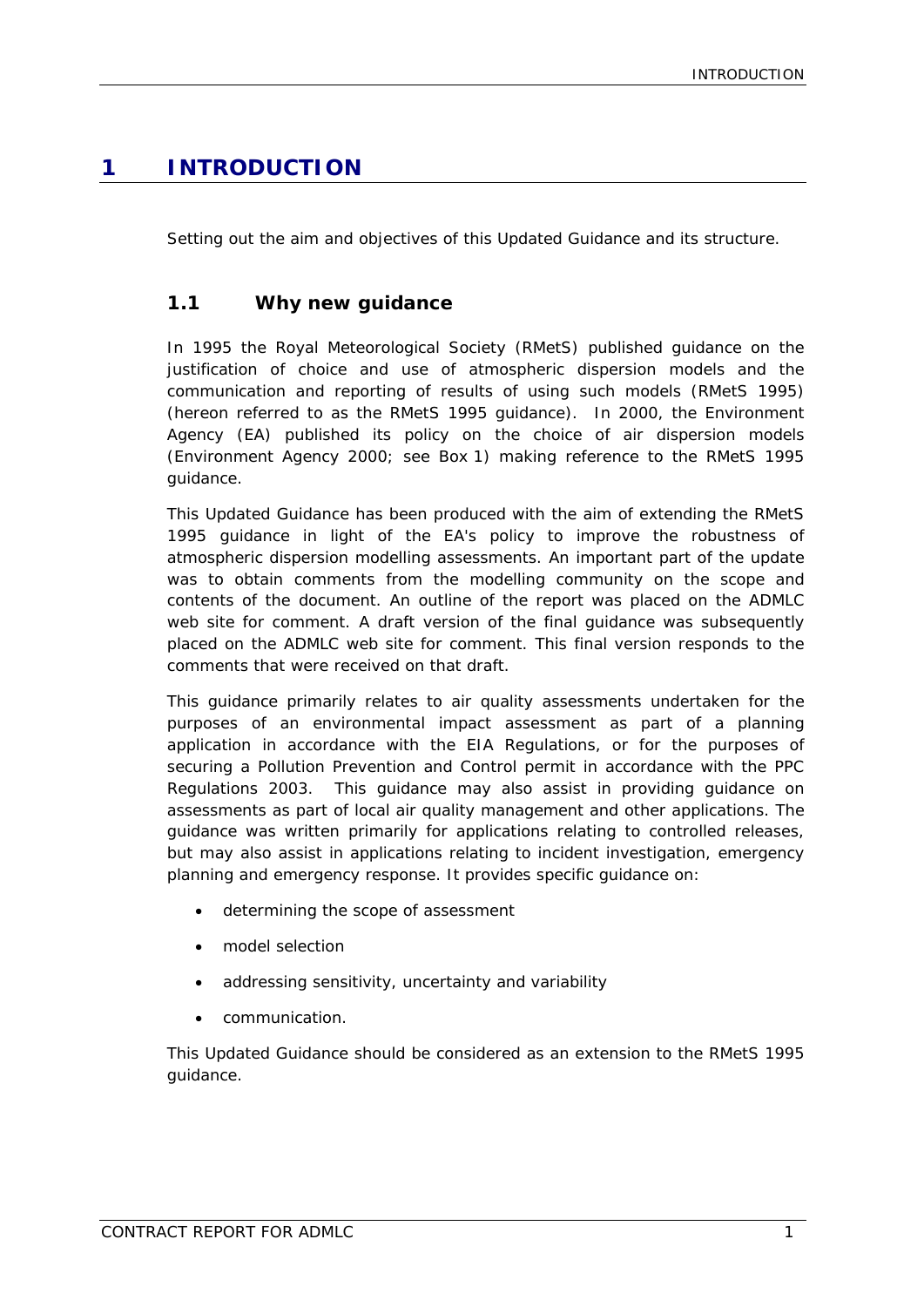#### <span id="page-7-0"></span>**BOX 1 – ENVIRONMENT AGENCY POLICY EAS/2007/1/1**

#### *Choice of Air Dispersion Models*

*The Environment Agency does not favour or prescribe the use of any particular model. It is left to the operators/applicants to justify their choice of models (including the version). However, the chosen model (and specific version) has to be fit for purpose and based on established scientific principles. It also needs to have been validated and independently reviewed. For transparency reasons, the Agency expects full technical specifications, validation and review documents of the chosen model (and the specific version) to be publicly available. The Royal Meteorological Society (1995) has provided guidance on the justification of choice and use of models.* 

Environment Agency, 13 March 2000

#### **1.2 How the Updated Guidance is structured**

To assist the reader, this Updated Guidance has been laid out as follows:

- The same structure as for the RMetS 1995 guidance has been adopted.
- Each section begins with an overview in italics, taken from the Executive Summary of the RMetS 1995 guidance. This text is included here by agreement with the Royal Meteorological Society.
- The relevant RMetS 1995 guidance is quoted in full in a text box, with subsequent text in the main body of text representing the Updated Guidance.
- A full list of references of available guidance and relevant literature is included for completeness.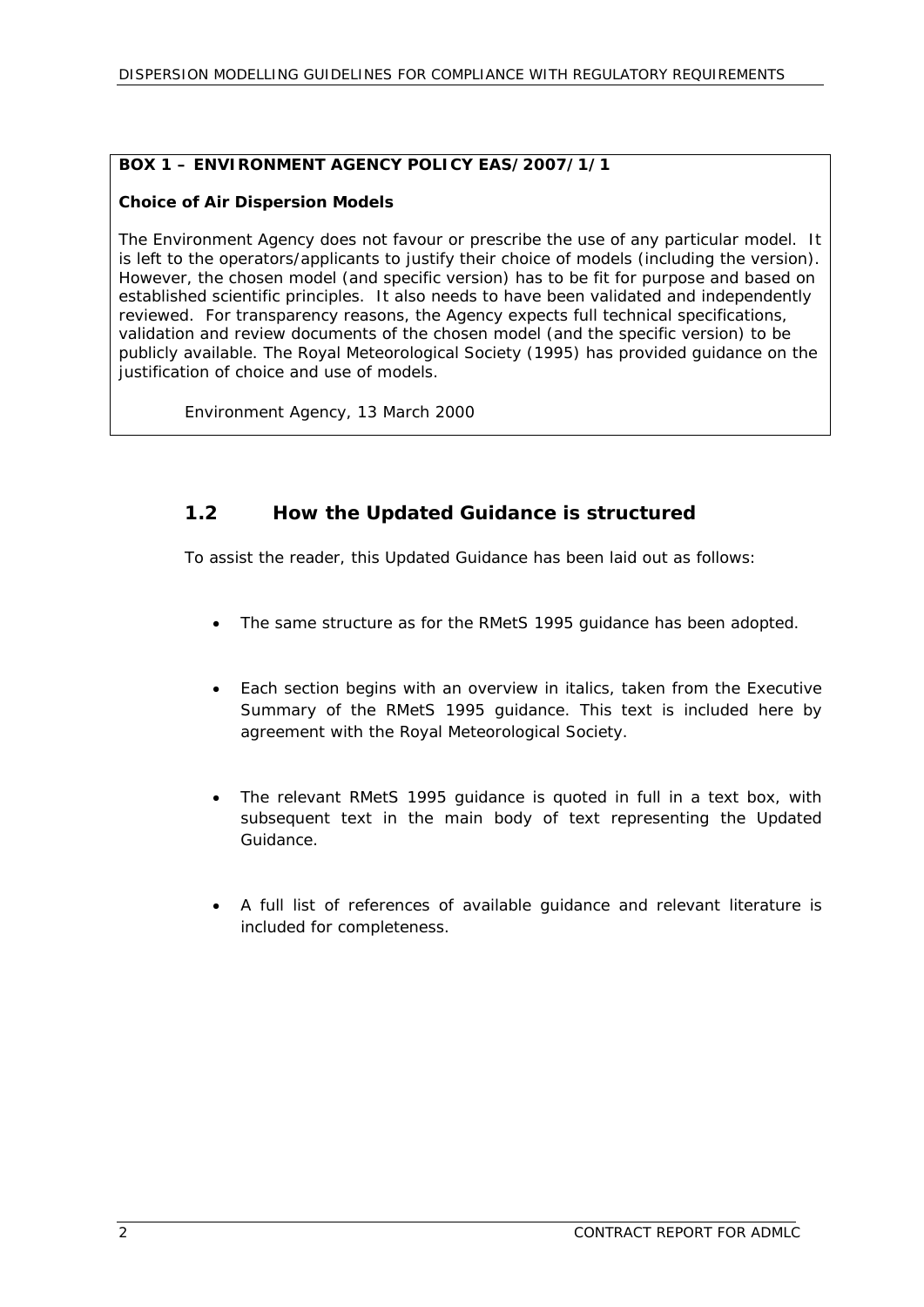# <span id="page-8-0"></span>**2 STATEMENT OF CONTEXT AND OBJECTIVES**

*To explain the situation being modelled and the purpose of the dispersion calculations, giving a clear account of the relationship between the objectives and the modelling procedures adopted to achieve them.* 

#### **BOX 2 - STATEMENT OF CONTEXT AND OBJECTIVES**

*The documentation should include a clear statement of the context and objectives of the exercise, enabling the reader to form a proper understanding of the purpose of the study. Such a statement should describe the particular circumstances being modelled, identify the key issues and impacts of concern, specify the salient features of the regulatory requirement that the assessment is designed to address, and specify in some detail the objectives of the calculations in terms of receptors, locations and types of exposure, and the features of the exposure that are associated with various levels of impact. Overall, the statement should provide a definition of the scope of the exercise such that the stated objectives are related in a clear manner to the modelling procedures adopted.* 

RMetS 1995 guidance.

#### **2.1 The scope of the assessment**

As for all assessment reports, the aims and objectives should be clearly defined from the outset. In most circumstances an air quality assessment should include the following:

- a A general description of the situation being assessed, whether a proposed or existing development, and the reasons for the assessment with reference to legislation as appropriate. Since the original guidelines were prepared, there have been a number of developments such as new air quality directives and strategies, which should be taken into account in specifying the appropriate legislation.
- b Definition of operating scenarios, and the years covered by the assessment.
- c Identification of key pollutants, relevant emission rates and limits and ambient air quality criteria (all of which may change depending on the scenario and assessment year).
- d Description of underlying land cover (urban, agriculture, water, etcetera) and land use, identifying local receptors and sources of air pollution. Note that the EA has issued guidance on the distance criteria for receptors near to landfill and PPC application sites.
- e Review of available ambient monitoring data (including projections for relevant assessment years) within the study area and from background sites upwind of the site being assessed.
- f Justification for selection of representative meteorological data.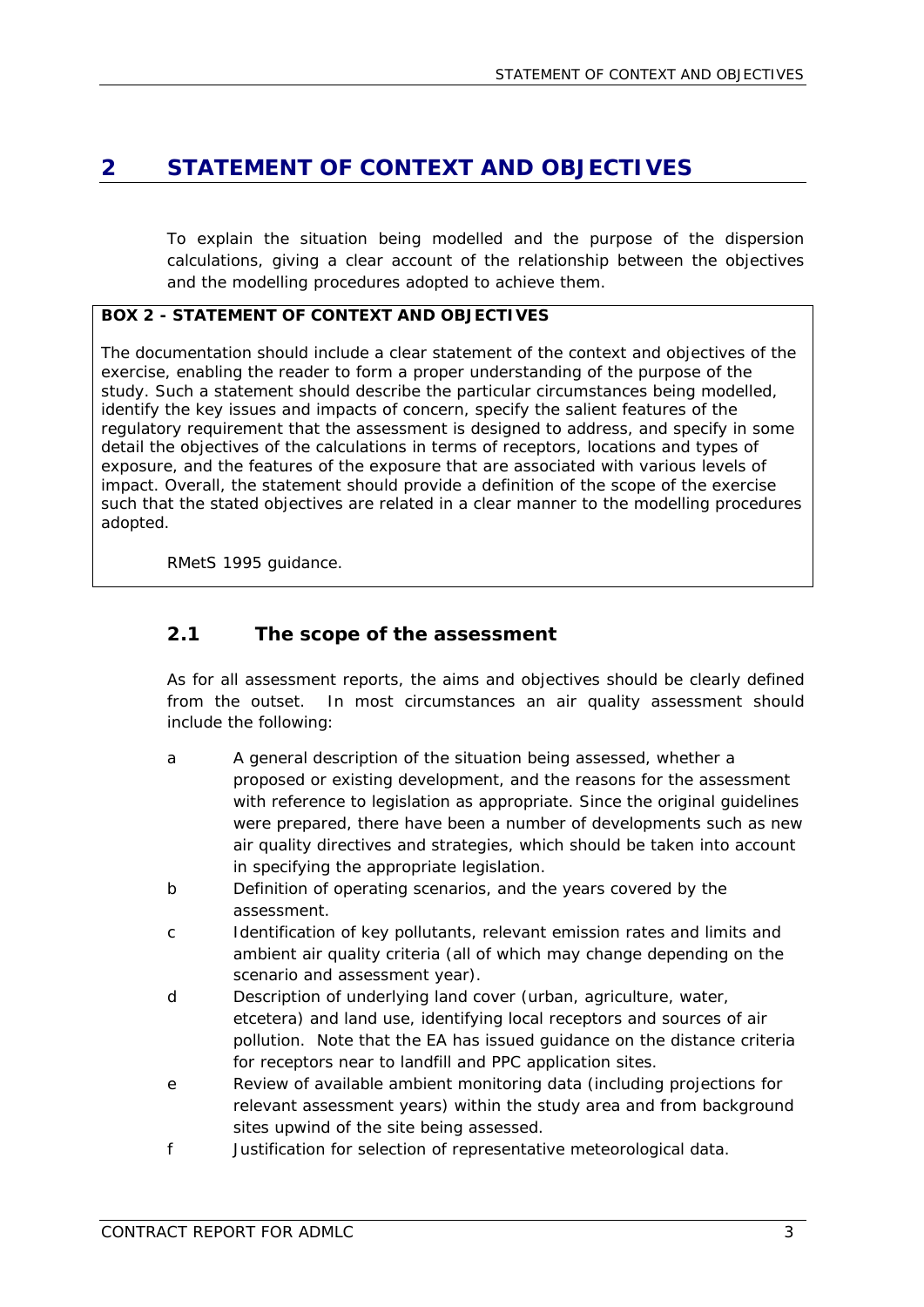- g Description of local building dimensions. For industrial sources this should include all buildings of height  $\epsilon$  about a quarter of the height of stack or within a distance of 5L from the stack, where L is the lesser of the building height and maximum cross wind width. Individual building dimensions are not critical for road traffic assessments although due consideration should be given to the surface roughness length and street canyons.
- h Description of local topographical features, including coastlines. Features within the model domain, such as hill heights greater than 50% of the stack height or slopes greater than 10% should be included.
- i Justification for model selection, with particular reference to local building dimensions and topographical features. Note that the modelling of the effects of buildings and complex terrain in some models can be limited. This should demonstrate that the model chosen is appropriate for the type of buildings and/or terrain in the area being considered.
- j Description and justification of how atmospheric chemistry is modelled.
- k Description of how emissions data were compiled, including source of traffic data, continuous emissions monitoring data or process physicochemical stoichiometric calculations.
- l Running the model, including sensitivity analyses, to determine optimum stack height.
- m Running the model, including sensitivity analyses, to determine compliance with relevant ambient air quality criteria.
- n Presentation of results.
- o Conclusions and recommendations.

Providing a detailed step by step description of the assessment method can assist in ensuring a clear understanding between the developer / applicant and the regulator and between the modeller and client / manager.

As with any assessment, the first step is to determine the likely scale and magnitude of the impact and hence, details of the assessment required. This can be achieved by comparing the additional atmospheric emissions with relevant limits or existing emissions.

In any circumstance it is good practice to secure prior agreement on the exact scope and limit of the air quality assessment with the relevant regulator. Defining the scope requires a clear understanding of the purpose of the assessment, its objectives and expected audience. This may be achieved by a face to face meeting in conjunction with a site visit followed up with a confirmatory letter, or by submission of a detailed assessment methodology for review and agreement,. The EA has published appropriate guidance to assist in making pre-application meetings as efficient as possible.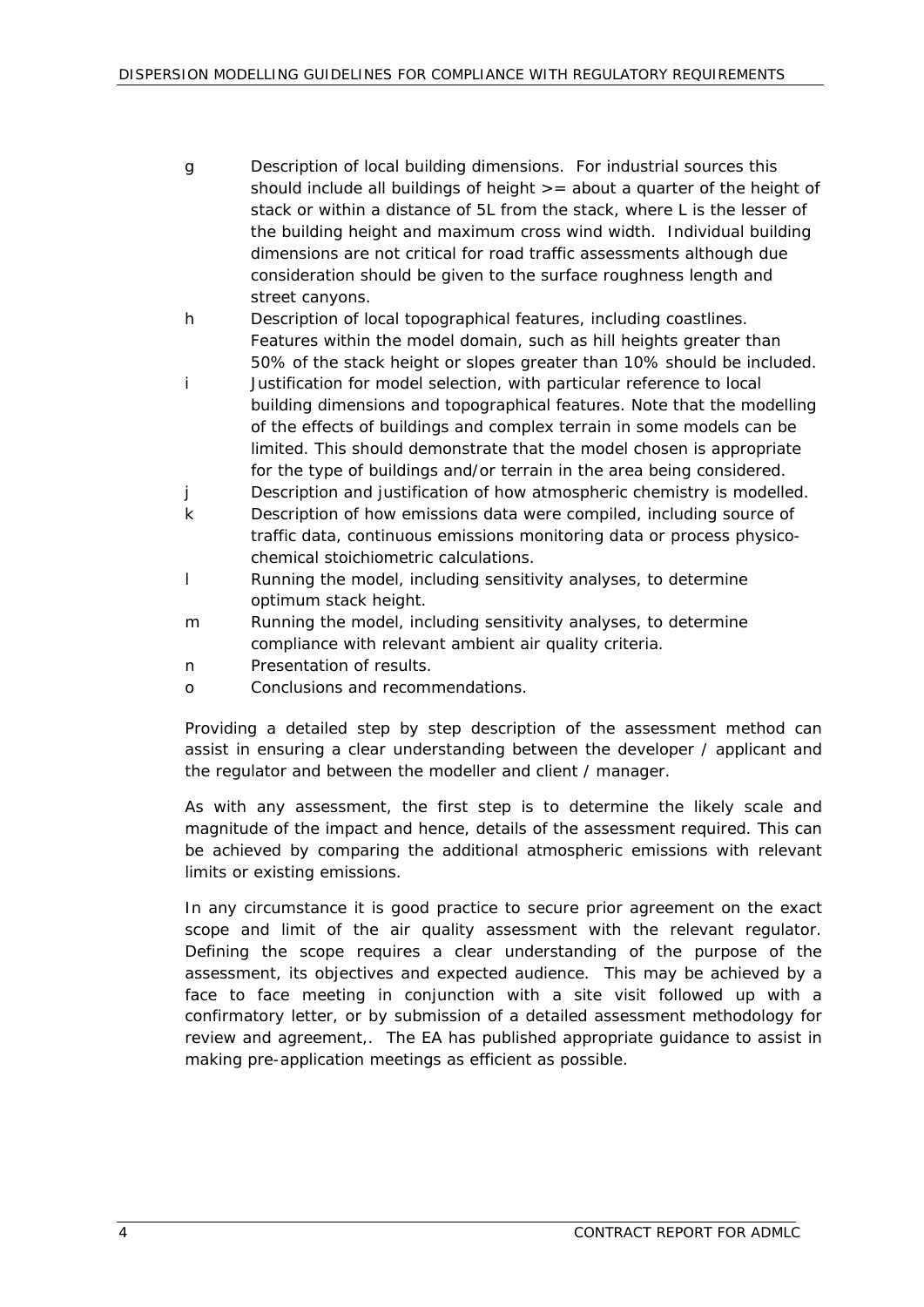## <span id="page-10-0"></span>**2.2 The importance of a site visit**

All environmental modelling studies require the application of an idealised set of assumptions to describe environmental processes. A site visit not only allows the modeller to appreciate the specific environment being considered, particularly in terms of local buildings, land use and topography, but also to check for the presence of local sources of air pollution and sensitive receptors.

The modeller should be aware that the reader of the Report may not be familiar with the site and is reliant on sufficient information to be provided to appreciate how the assessment was undertaken, particularly in terms of how the model was set up to reflect local conditions.

The site description should make reference to the site visit and the inclusion of photographs, appropriate mapping and satellite imagery is recommended. This can assist the reader in understanding the scope and limitations of the assessment and the specific assumptions made.

# **3 CHOICE OF MODELLING PROCEDURE**

*To demonstrate the fitness for purpose of the modelling procedure.* 

#### **BOX 3 – JUSTIFICATION OF CHOICE OF MODELLING PROCEDURE**

*The type of modelling procedure chosen should be described and justified in relation to the objectives. This should include consideration of criteria for the neglect or inclusion of factors that may determine the type of model that is appropriate. It may be necessary to consider, for example, the neglect or inclusion of non-passive dispersion behaviour, the influence of topography, surface conditions, and the presence of buildings on dispersion and source behaviour, the influence of coastal meteorology, and whether the setting is urban or rural[\\*](#page-10-1) . Consideration of the suitability of a model will need to be related to the specific characteristics of the site of interest. The fact that a particular mechanism is not included in a model that is available, or that it would be difficult or expensive to address, should not be regarded as an adequate criterion for exclusion from the assessment if there is a case for its inclusion on technical grounds. The guiding principle in the justification of the chosen procedures is the demonstration of fitness for purpose. Although in many cases there will be a need to use software implementations of models, there may also be aspects where the use of scoping calculations is all that is needed. For example, where such calculations reliably show that the upper limit of a numerical quantity is so far below an appropriate reference level of concern that more detailed estimation is not merited, it would be a waste of resources to apply more involved methods.* 

RMetS 1995 guidance.

<span id="page-10-1"></span><sup>\*</sup> Note that developments since the original guidelines were prepared mean that surface roughness length is used in advanced dispersion models in preference to this simplistic description.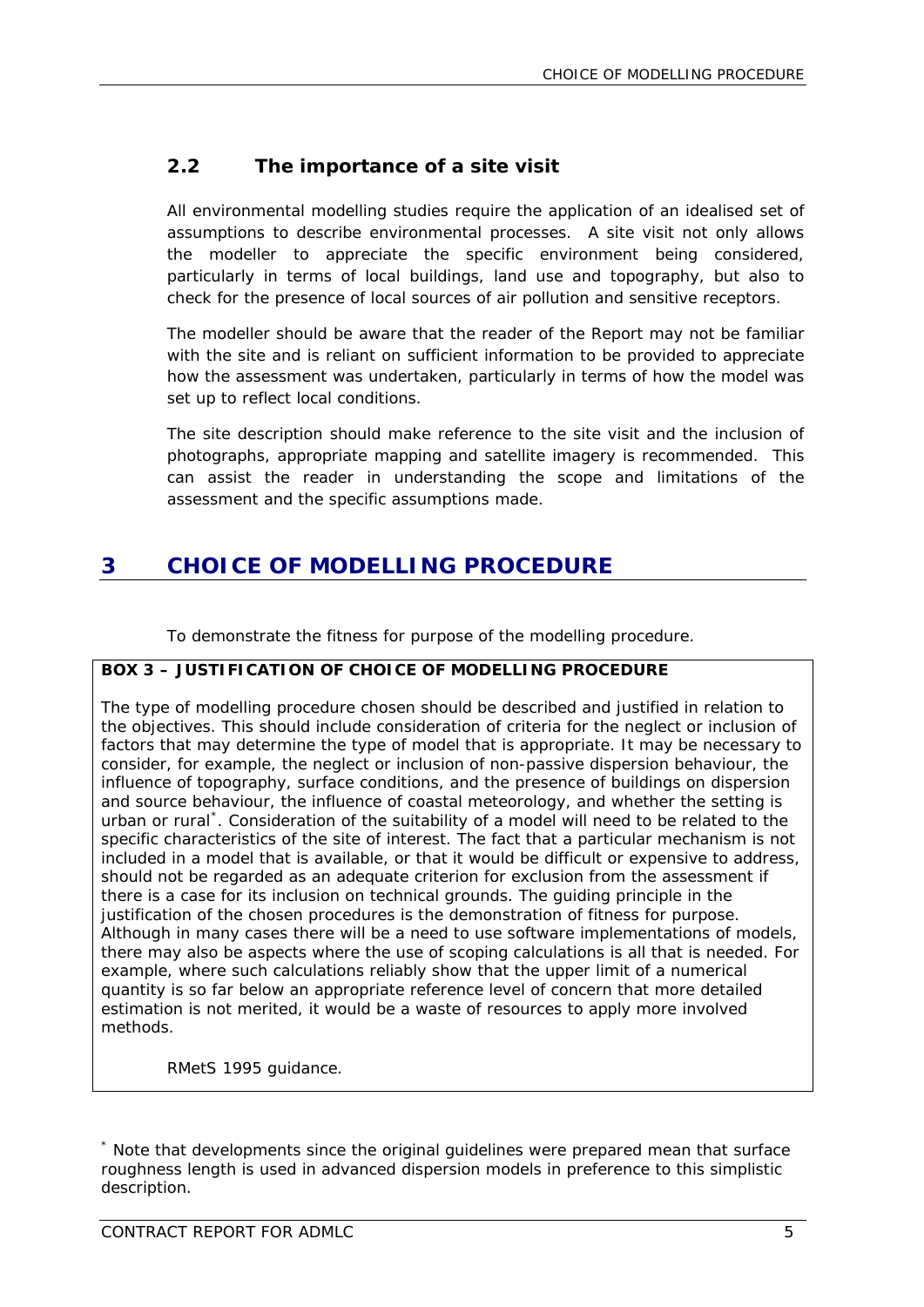### <span id="page-11-0"></span>**3.1 Screening**

Although this guidance has been written assuming a detailed modelling assessment is required, there are circumstances when a screening exercise may be sufficient to demonstrate compliance with relevant emission limits and ambient air quality criteria. The Department for Environment, Food and Rural Affairs (Defra) provides advice on how to approach screening for the various pollutants (see the Defra web site

<http://www.defra.gov.uk/environment/airquality/laqm/guidance/index.htm>), and this is supplemented by guidance from the EA (Environment Agency 2002). In all cases where screening alone is thought to be sufficient, an agreement should be reached with the relevant regulatory body that this is accepted.

### **3.2 Selection procedure**

The choice of which modelling procedure to adopt for a particular assessment is dependent upon several factors, primarily:

- a Can the model adequately describe the circumstances being assessed?
- b Is the model output sufficient for the assessment?

Resource or time constraints should not influence the choice of model, but the work in preparing the assessment should be planned in such a way that these are avoided. The procedure adopted should be related to the predicted or perceived environmental risk.

Clearly the modelling procedure needs to describe both the source of atmospheric pollutants and all relevant influences upon dispersion through the atmosphere. The selection of a model and how it is used needs to consider the following aspects:

- a The number of sources being considered
- b Averaging times and relevant percentiles
- c Building wake effects
- d Complex topography, including features such as coastlines
- e Atmospheric chemistry
- f Inclusion of background air quality data
- g Validation of the model with respect to the particular conditions being modelled
- h Model run time.

Furthermore, the model has to generate results in the correct form to allow for interpretation and evaluation with reference to relevant assessment criteria.

An example checklist is provided in Table 1 to assist the modeller in determining these issues.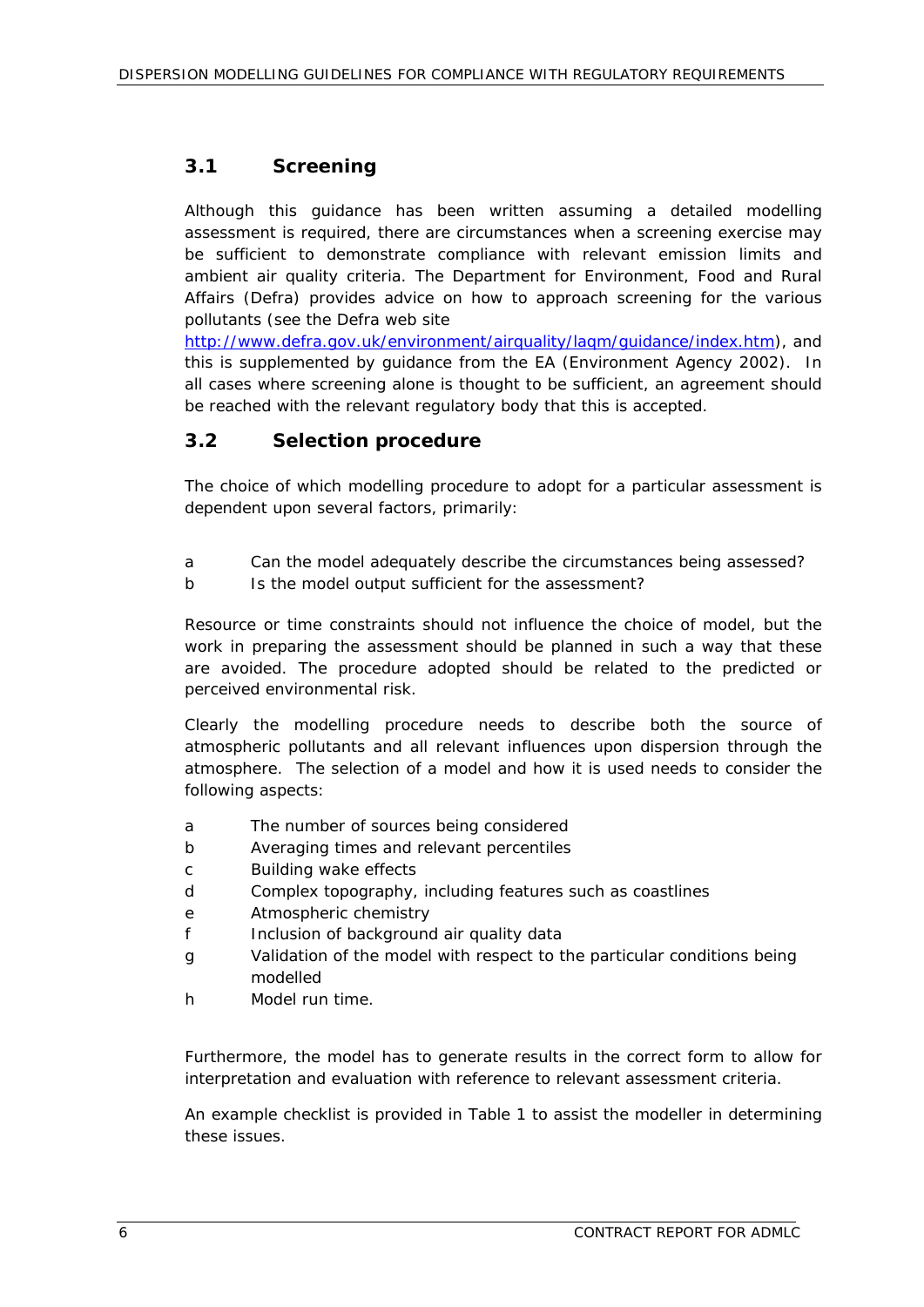| <b>Model Effect</b>                      | Relevant to this<br>assessment?<br>(Y/N) | Adequately included in<br>the model with<br>sufficient validation?<br>(Y/N) |
|------------------------------------------|------------------------------------------|-----------------------------------------------------------------------------|
| Source type (point, line, area, volume)  |                                          |                                                                             |
| Number of sources                        |                                          |                                                                             |
| Source description                       |                                          |                                                                             |
| Averaging period                         |                                          |                                                                             |
| Building wake                            |                                          |                                                                             |
| Street canyons                           |                                          |                                                                             |
| Complex topography                       |                                          |                                                                             |
| Meteorology                              |                                          |                                                                             |
| Receptor grid density                    |                                          |                                                                             |
| Coastal effects                          |                                          |                                                                             |
| Fumigation                               |                                          |                                                                             |
| Atmospheric chemistry                    |                                          |                                                                             |
| Precipitation                            |                                          |                                                                             |
| Deposition                               |                                          |                                                                             |
| Background contributions                 |                                          |                                                                             |
| Interface with other software (e.g. GIS) |                                          |                                                                             |

#### <span id="page-12-0"></span>**Table 1 – Checklist for Model Selection**

# **4 USE OF SOFTWARE**

*To provide a fully documented account of the details of the model and its conversion into valid software.* 

#### **BOX 4 – USE OF SOFTWARE IMPLEMENTATIONS OF MODELLING PROCEDURES**

*In order that the recipient of the report on the exercise can assess the appropriateness of the models used it is essential that full documentation of the modelling procedures should be available. Preferably this should be in the public domain, but it is recognised that this may not always be practicable for a number of reasons, such as the need to protect the commercial investment in software development. In such cases an acceptable alternative would be for the relevant documentation to be made available to parties with a legitimate interest. The documentation should include a general account of the model, separate from the report of the particular application. It will often be helpful to include copies of these general supporting documents with the account of the particular exercise.*

*Where computational methods are employed, a minimum level of documentation of the model itself should include i) an account of the mechanisms that are addressed, together with a description of the mathematical relationships by which these mechanisms are represented, ii) a description of how the mathematical model has been converted to a form suitable for incorporation into software, including the algorithms used, the structure of the computer code, and a summary of the tests that the software has undergone, and iii) a user's guide which includes detailed instructions on how the model is to be used,*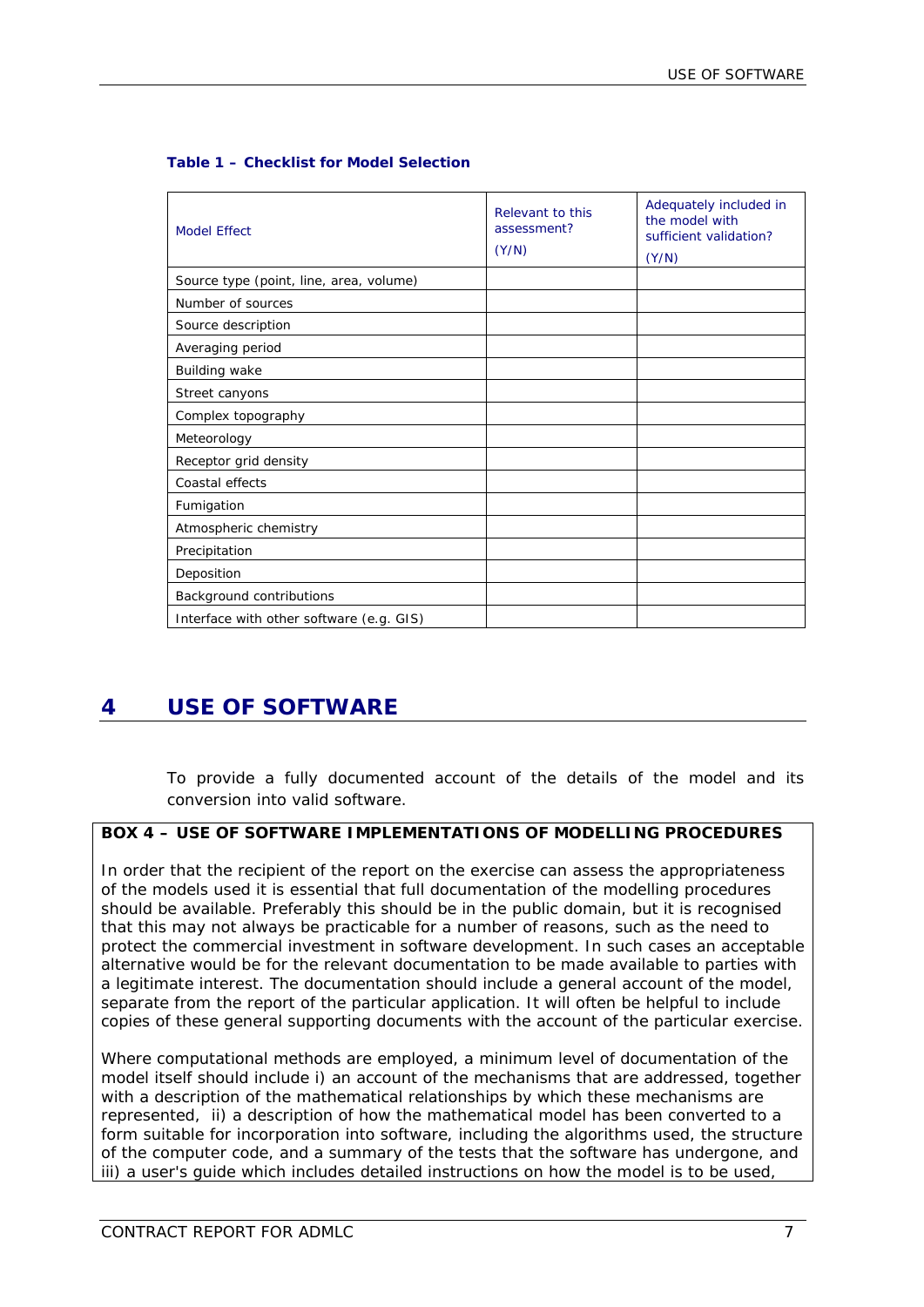<span id="page-13-0"></span>*and examples of model runs showing both input data and sets of results. Data files used in the modelling, both for specific properties of substances, and for modelling parameters such as dispersion coefficients, should be documented. It is strongly recommended that models for which such documentation is not available should not be used for the types of exercises discussed here.* 

RMetS 1995 guidance.

## **4.1 Modelling procedures**

The RMetS 1995 guidance includes issues relating to model development. In practice, most dispersion modelling studies are undertaken using proprietary software. The necessary model documentation should be available and its source should be included in reporting the results of a modelling assessment. The availability of adequate documentation of the model could be regarded as one of the tests of model suitability.

The model user is recommended to consider the whole modelling assessment process and not just the dispersion model itself. The following stages in the modelling assessment may all include mathematical procedures and software implementation which may be distinct from the dispersion model:

- **Emissions data** whether derived from manufacturer's guarantees, thermodynamic combustion calculations, national fleet emissions and activity data, etcetera.
- **Topographical data** whether supplied from a cartographer to an agreed format and density, reprocessed to some different density, or derived from raw data.
- **Meteorological data** whether derived from internationally accepted weather observation techniques or from Numerical Weather Predictions (NWP) and specifying any subsequent pre-processing.
- **Percentile post processing** use of spreadsheets or procedures outside the dispersion model to calculate percentiles or other summary statistics should be documented, including checking procedures.
- **Contouring** the interpolation procedures used for constructing contours should be clearly documented. This element of a modelling assessment can be a significant source of (undocumented) error.

The model user should consider which elements of the dispersion model are being used and whether sufficient documentation is available to demonstrate that the software accurately reflects the mathematical procedures being included in the assessment. Where any mathematical procedures are included that are separate from the dispersion model, sufficient reference to adequate documentation should be provided as part of the Report.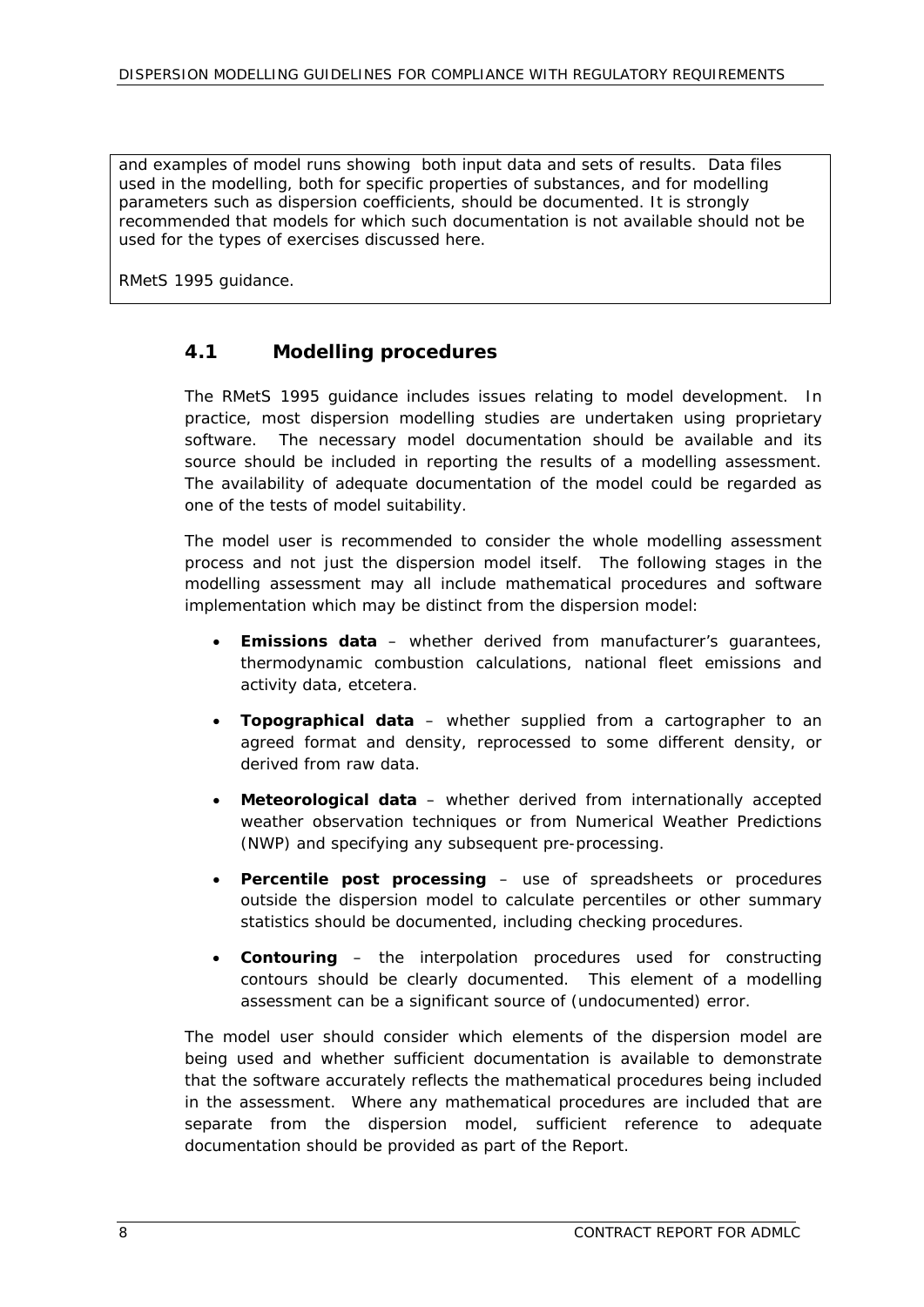# <span id="page-14-0"></span>**5 INPUT DATA**

*To show how the data requirements of the model have been met, and to explore the implications on the assessment in cases where there are deficiencies in the available data.* 

#### **BOX 5 – INPUT DATA**

*The models used, of whatever type, will require input data of various categories. UK practice has been characterised by a tendency to accept that site-specific data are often unavailable. It is recommended that a more pro-active approach needs to be adopted, particularly where the planning timescales of projects are sufficiently long to permit this. For some important factors direct measurements are always to be preferred to estimates of those factors derived from other measured quantities. Where dispersion will be affected by the local terrain, for example in areas close to coasts or where there are significant topographical features, it is recommended that measurements of relevant quantities should be made at the site for a reasonable period, such as one year. These measurements can then be related to data obtained over longer periods at the most representative nearby site having such records. Where a decision is made, for reasons of economy or time, not to collect on-site data, information must nonetheless be provided in order that the assessment can proceed. In such cases the assessment may make use of meteorological data for nearby sites that are representative of the region, and as representative as possible of the site in question, with a view to examining how these differing inputs would affect the overall decision. Where such an approach is adopted careful consideration needs to be given to the question of the degree to which data from another site are representative of the location for which data are lacking. Geographic proximity alone is not a sufficient criterion in this respect, as differences in terrain may well make the comparison invalid. Sources of data should be specified in detail, and where data that are used are of such a type that it is necessary to select those to be used from a number of candidate options, the selection made should be justified. Assessments should examine the full range of climatology, including extremes where these are important to the nature of the impact, as well as more typical conditions. An account should be given in all cases of the quality and representativeness of the data used, so that the limitations imposed by the availability of suitable data are fully exposed.* 

RMetS 1995 guidance.

### **5.1 Updated Guidance**

With further contractions in the UK network of weather stations the use of representative meteorological data is of more concern than in 1995. However, the principle of assessing how representative input data are is common to all parameters.

Compiling a list of all model input data is recommended, with consideration given to the likely range in values under typical and atypical conditions. This can then be used as the basis for uncertainty analyses, as described in Section 7.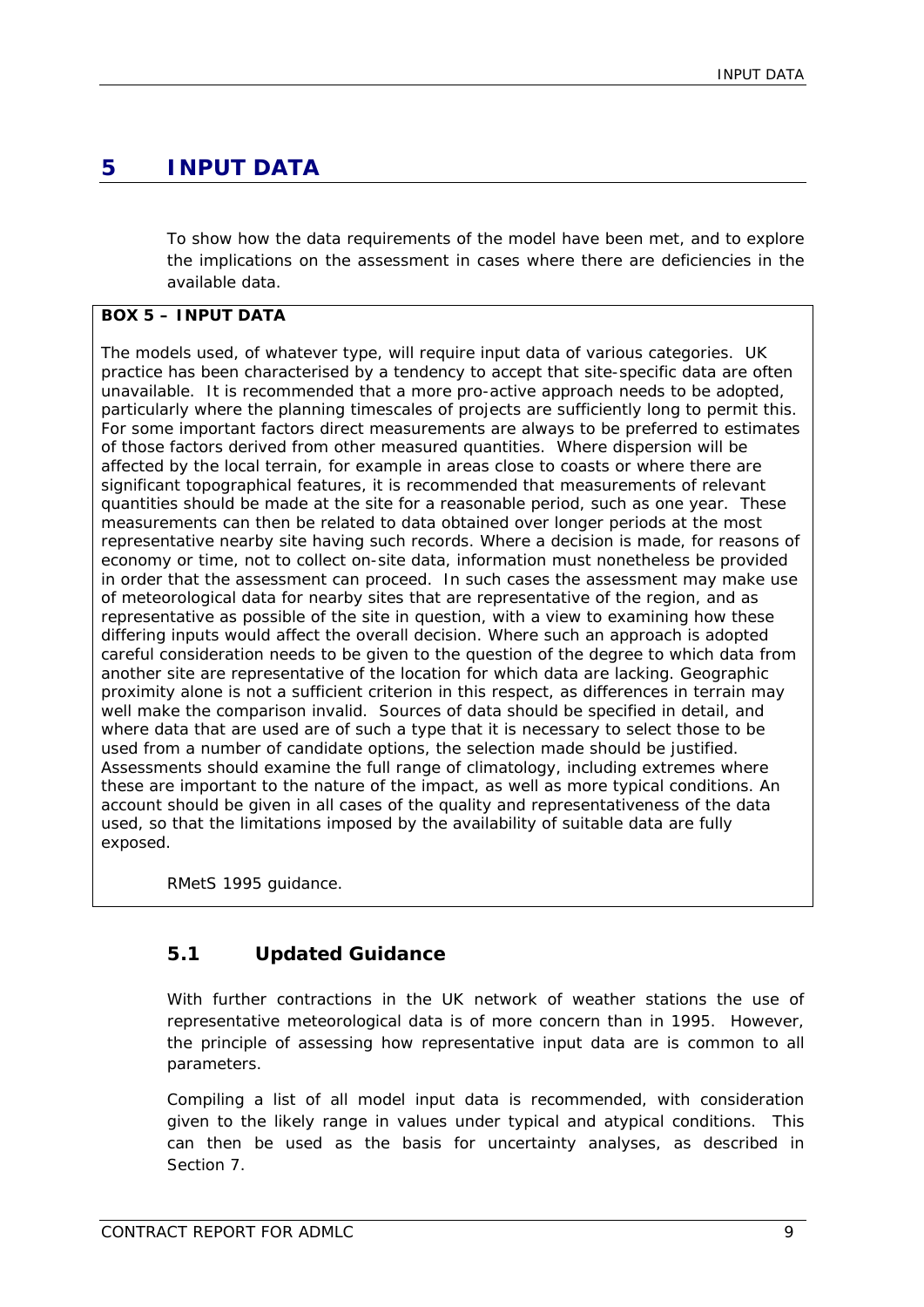# <span id="page-15-0"></span>**6 COMMUNICATION**

*To ensure that the findings of the exercise are successfully communicated.* 

#### **BOX 6 – PRESENTATION OF RESULTS AND CONCLUSIONS**

*Presentation of results should make good use of quantitatively labelled graphical summaries (such as maps overlaid with concentration contour plots) wherever possible, and should not rely solely on tables of numbers. In any case, all numerical quantities should be clearly labelled with the appropriate units. Conclusions should be expressed in a manner that bears a clear relationship to the stated objectives and to the results obtained from the modelling procedure. All conclusions should be made explicit, and should not have to be inferred by the reader.* 

RMetS 1995 guidance.

*To ensure that best use is made of the opportunity to express results in quantitative terms.* 

#### **BOX 7 – EXPLICIT QUANTIFICATION**

*Results should always be fully quoted as numerical values in any discussion of their significance. Inferences and conclusions should be substantiated by explicit reference to the numerical quantities on which the argument is based; the discussion should not contain unsubstantiated assertions. For example, if it is argued that a quantity is of negligible importance in relation to some reference level, both should be explicitly quoted so that the quantitative interpretation of negligibility is clearly expressed. Quantitative descriptions should be used wherever possible in order to avoid ambiguity. For example, different parameter values may well be required for winds blowing from the sea to the land as compared with the reverse case. The wind directions for which this is the case should be specified, since the meaning of on shore and off shore directions will only be unambiguous in the idealised case of the long straight coast line.* 

RMetS 1995 guidance.

### **6.1 Introduction**

The presentation of results and any conclusions drawn from them is the key element of reporting an assessment, as these are the aspects most likely to be read and scrutinised. In presenting results, the report author should consider the following:

- a Is there a clear link between the scope and objectives of the modelling study and the results presented?
- b Is there clear reference to relevant assessment criteria, such as air quality criteria, odour requirements, etc.
- c Is good use made of tables, graphs and contour plots?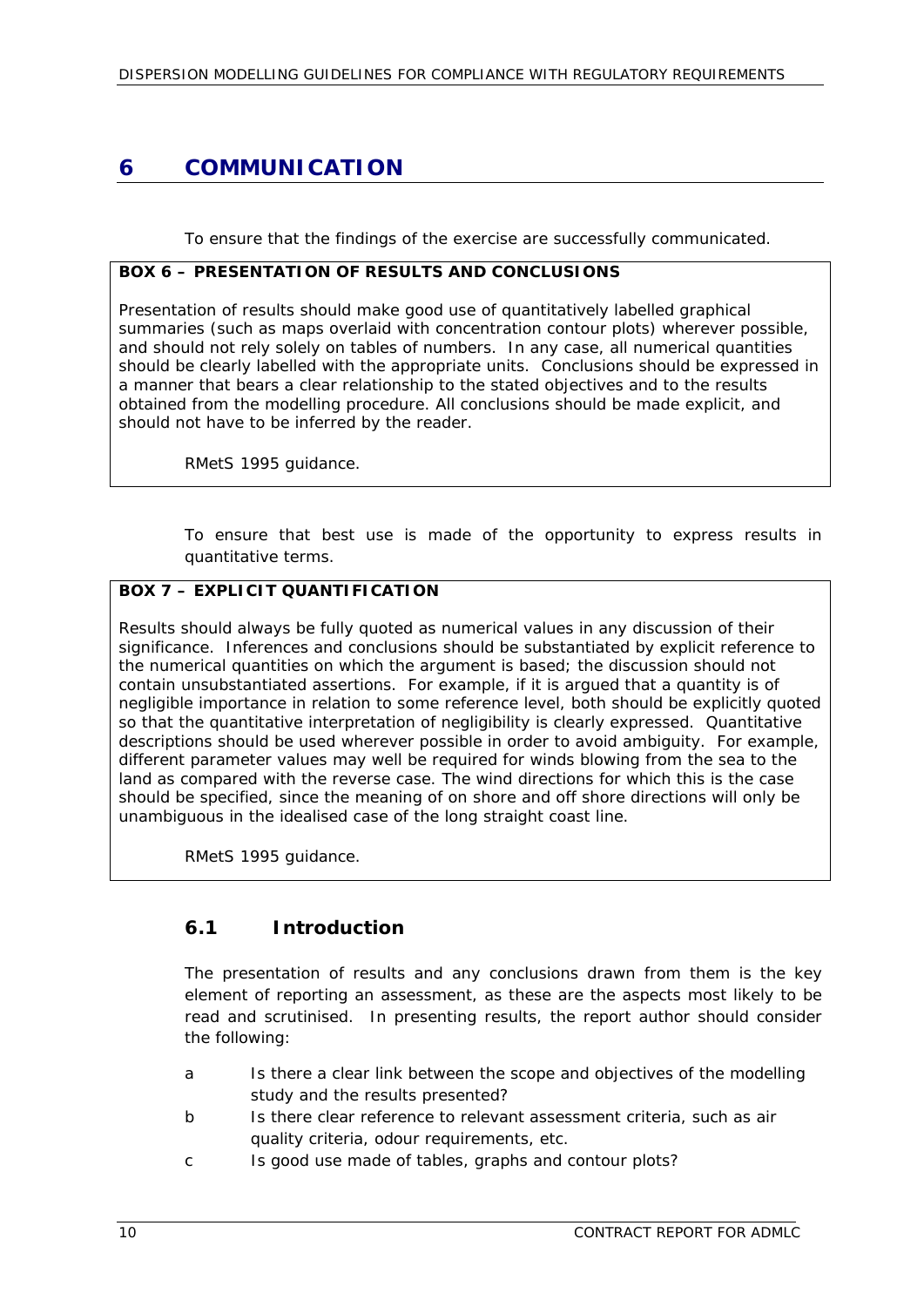<span id="page-16-0"></span>d Are the results comprehensive with sufficient reference to model sensitivity and robustness?

An air quality assessment can generate significant quantities of results and analysis. A key skill in presenting the results is to include only those that are relevant to the study objectives and at the same time demonstrate the robustness of assessment.

## **6.2 Tabulation of data**

Tables should be presented as stand alone summaries of results. The reader should be able to view the table and draw conclusions from the results presented. The Table should include, for example, any relevant air quality criteria, background air quality data and the model results for direct evaluation.

### **6.3 Graphical presentation**

The use of graphs can assist in the interpretation and presentation of results. Axes should be clearly labelled.

#### **6.4 Contour Plots**

The use of contour plots is a common means of illustrating the scale and magnitude of an air quality impact. Plotting the contours onto a suitable base plan (e.g. Ordnance Survey) assists in this, particularly when key features, such as sensitive receptors, terrain features and other sources of air pollution are identified. Contour plots should include a scale and northing, with the plot extending sufficiently to include full contours.

# **7 SENSITIVITY, UNCERTAINTY AND VARIABILITY**

*To expose how the results depend on choices and assumptions made in respect of variables whose values may be debatable, and to ensure that these issues are addressed in respect of uncertainties in model parameters, the inherent variability of dispersion behaviour and the variations that are likely to be displayed between the results of one model and another.* 

#### **BOX 8 – SENSITIVITY ANALYSIS**

*Model sensitivity to user selected variables may be important in determining the results of the assessment. Where the assessment depends on the results obtained using choices of variables that may be debatable, sensitivity analysis should be conducted, and the results expressed. A summary of the cases considered in the analysis, presented in*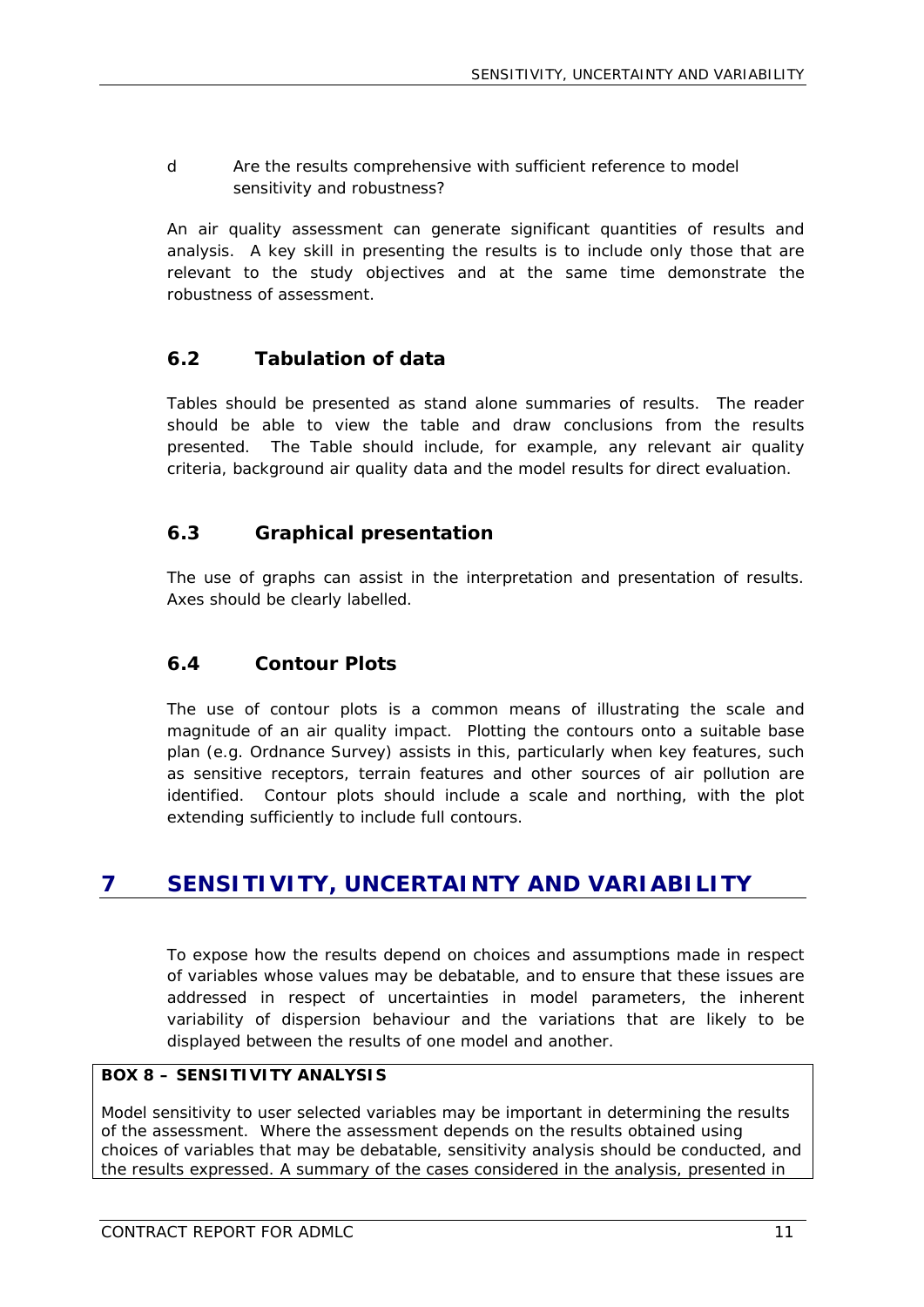<span id="page-17-0"></span>*the form of a table or matrix of parameters examined and the associated effects on salient outputs, will often provide an effective means of communicating the results. Unsubstantiated assertions as to the insensitivity of the results to certain factors should not be made, but instead the argument should be demonstrated by reference to quantitative examples.* 

RMetS 1995 guidance.

#### **BOX 9 – UNCERTAINTY AND VARIABILITY**

*The estimation of atmospheric dispersion behaviour is subject to numerous sources of uncertainty. These include ones arising from the approximation represented by the model itself, those attributable to the range of choice available in relation to the user defined parameters, and the incompleteness of our knowledge of dispersion behaviour. Additionally, the dispersion process is inherently variable, so that the exposures resulting from a sequence of release episodes occurring in conditions that are apparently identical in terms of observed meteorology will inevitably differ. Since models produce concentration estimates that are averaged in various ways, it is to be expected that these averaged quantities will differ from those observed in a single dispersion episode. The model user should give some estimate of the uncertainty that attaches to the results, and should address the issue of variability. If this is done much of the apparent disagreement between models, and between measured values and those estimated by models, may be encompassed within the ranges of uncertainty. Failure to address these issues is likely to result in loss of credibility in the use of dispersion modelling as an aid in decision-making where, for example, unresolved differences consume a disproportionate amount of time in a public inquiry. Modellers and model users have a responsibility to ensure that these issues are addressed so that they do not become sources of confusion in the decision making process. Where this happens the result is often that the dispersion modelling exercise as a whole is discredited, and the potential usefulness of the information is lost.* 

RMetS 1995 guidance.

## **7.1 Introduction**

A typical dispersion model may require the user to input some twenty to thirty parameters in addition to meteorological data, which may include between five and ten parameters for each unit of time modelled. A prime objective of all modelling studies should be to demonstrate a high degree of robustness in assessment. This requires an understanding of the *sensitivity* of the model to key input parameters which, in turn, may be used to address the inherent *uncertainty* in model parameters and *variability* in dispersion behaviour. Some degree of variation is also expected when using different models. This is addressed in Section 8.4. Definitions of sensitivity, uncertainty and variability are included in Table 2.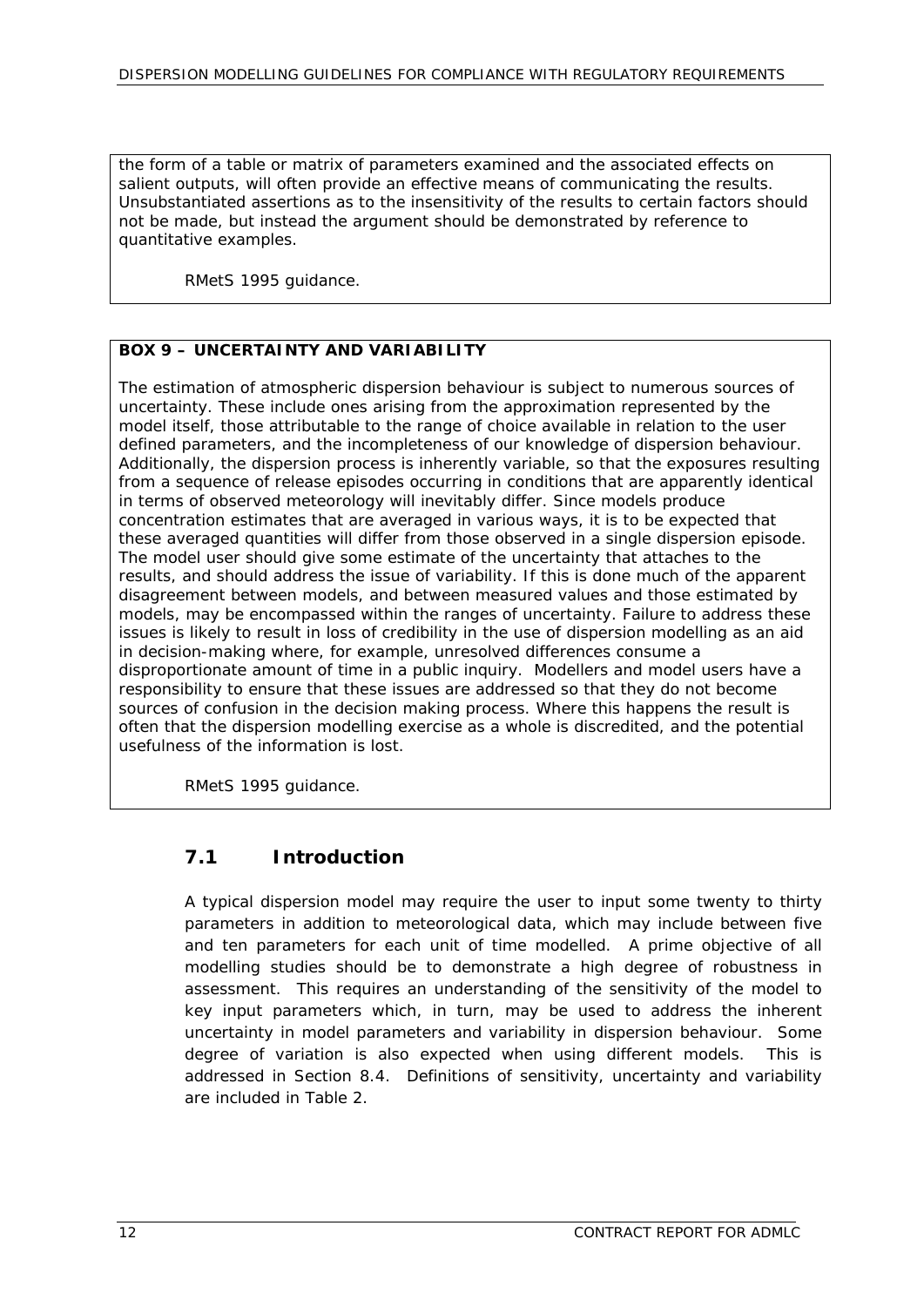|                    | Definition                                                                | <b>Statistic</b>                                                    | Working                                                                                                                                                                                                                                                                                                                                             |  |
|--------------------|---------------------------------------------------------------------------|---------------------------------------------------------------------|-----------------------------------------------------------------------------------------------------------------------------------------------------------------------------------------------------------------------------------------------------------------------------------------------------------------------------------------------------|--|
| Sensitivity<br>(S) | The differential of<br>model output by<br>model input                     | $S = \delta y$<br>$\delta x$                                        | An assessment may be considered<br>sensitive to a model input parameter if<br>varying the parameter value within a<br>given range alters the conclusions of the<br>assessment (e.g. an air quality criterion<br>is breached or not).                                                                                                                |  |
| Uncertainty<br>(U) | The change of<br>model output for a<br>plausible change in<br>model input | $S = \underline{\delta y} \cdot \underline{\delta x}$<br>$\delta x$ | Uncertainty may be expressed by<br>reporting a range of model results rather<br>than a single number. For example, by<br>running the model several times for<br>given ranges of key input parameters,<br>then reporting the mean $\pm$ twice the<br>standard deviation.                                                                             |  |
| Variability<br>(V) | That which cannot<br>be reduced by<br>further experiment.                 |                                                                     | Some degree of variability is implicit in<br>attempting to use a model of a natural<br>system. For example, year on year<br>variations in meteorology will affect the<br>model output. In this case, variability<br>can be expressed by using several years<br>of meteorological data and reporting the<br>mean $\pm$ twice the standard deviation. |  |

<span id="page-18-0"></span>

| Table 2 - Sensitivity, Uncertainty and Variability |  |  |
|----------------------------------------------------|--|--|
|                                                    |  |  |

### **7.2 Key input parameters**

The atmospheric dispersion model will be sensitive to the following key parameters:

- **a Emission characteristics –** including mass emission rates, stack height, efflux velocity and efflux temperature. For road schemes, the number and length of straight line links used to model a curved road can be critical for near source receptors.
- **b Meteorology** experience suggests dispersion models are sensitive to inter-year variability in meteorology, particularly for elevated releases[†](#page-18-1) . In some circumstances wholly representative data are not available and data from two or more weather stations need to be included in the assessment.
- **c Atmospheric chemistry** Atmospheric chemistry can significantly influence the model results. Speeds of some chemical reactions are affected by atmospheric conditions, and this may influence the choice of meteorological data or the number of years of data considered.<sup>[‡](#page-18-2)</sup>

<span id="page-18-1"></span><sup>†</sup> Environment Agency guidance suggests the use of five years of hourly sequential data. The financial difficulties experienced by Local Authorities in obtaining and using data for more than one year forced a pragmatic recommendation of using data for only one year in the Defra guidance. This will be revised when the guidance documents are reviewed in 2007. It is suggested here that more than one year should be considered to give an indication of the extent of inter-annual variation.

<span id="page-18-2"></span><sup>‡</sup> Carruthers et al (2003) suggests that the method of modelling atmospheric chemistry can be at least as significant as inter year variability in meteorological data.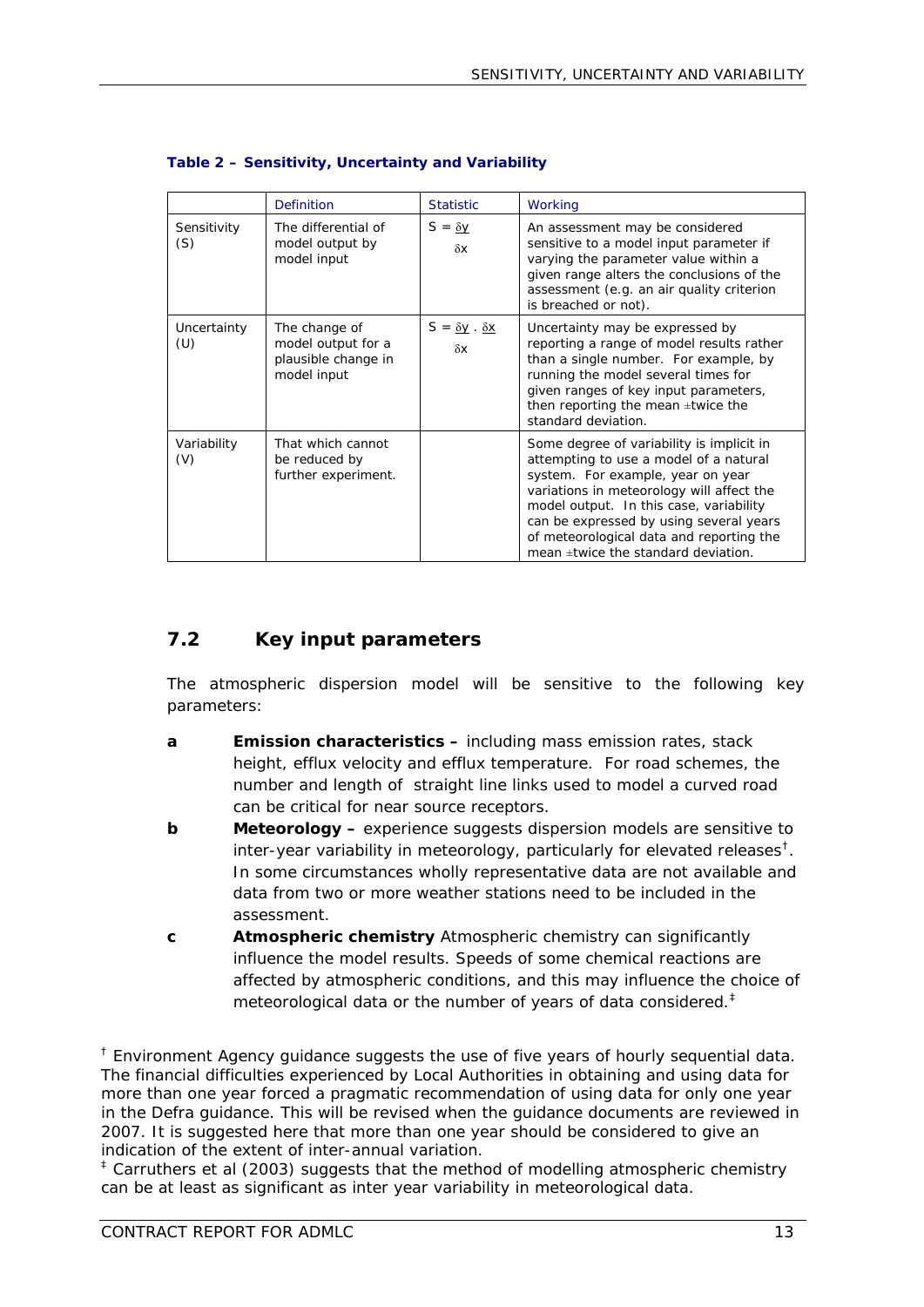- <span id="page-19-0"></span>**d Terrain –** experience suggests terrain features are significant for elevated releases but not generally for surface level releases such as road schemes, where the effects are usually within 10 to 20 m of the kerb, unless cuttings and embankments have an effect on the dispersion. Terrain should be included if the change in altitude (above or below the release point) or the slope could have an impact on the model predictions. The description of terrain effects in dispersion models is limited and, in conjunction with surface roughness, should be considered in some depth as part of the sensitivity analysis.
- **e Buildings** Buildings greater than one quarter of the height of an elevated release and within 5L of the source will have some effect on dispersion. However, the description of building wake effects in dispersion models is extremely limited. It is recommended that a simple study should be conducted to understand the sensitivity of the model to a particular building. This might involve, for example, calculating the maximum short-term contribution from a source for different building heights, or for different ratios of building width to length, depending on the assumptions made in approximating the physical structure by a simple building shape. Street canyon effects caused by buildings can also be significant but are also described in a limited way by dispersion models.
- **f Coastal effects** if applicable, should be included as part of the sensitivity analysis.
- **g Receptor spacings** the number of receptors included in the model run is a function of the density of receptors and the spatial extent of a model domain. An increase in the number of receptors will increase model run time. As the air quality impact of road traffic emissions is typically within 10-20 m of a roadside, the spacing or placement of receptors relative to the road link being modelled is critical.

The sensitivity of the model to any combination of the above input parameters should also be considered and accounted for.

# **7.3 Uncertainty**

Uncertainty can be expressed as the likelihood that a value lies within a given range. An appropriate degree of uncertainty could be the range within which 97.5 % of the values are found, which is equivalent to the mean  $\pm$  twice the standard deviation. In this instance, the estimated range of uncertainty is expressed as twice the standard deviation divided by the mean.

In practice, an indication of uncertainty can be considered in two ways, after first using observed data, experience and/or judgement to define the likely range that an input parameter will lie within:

Either: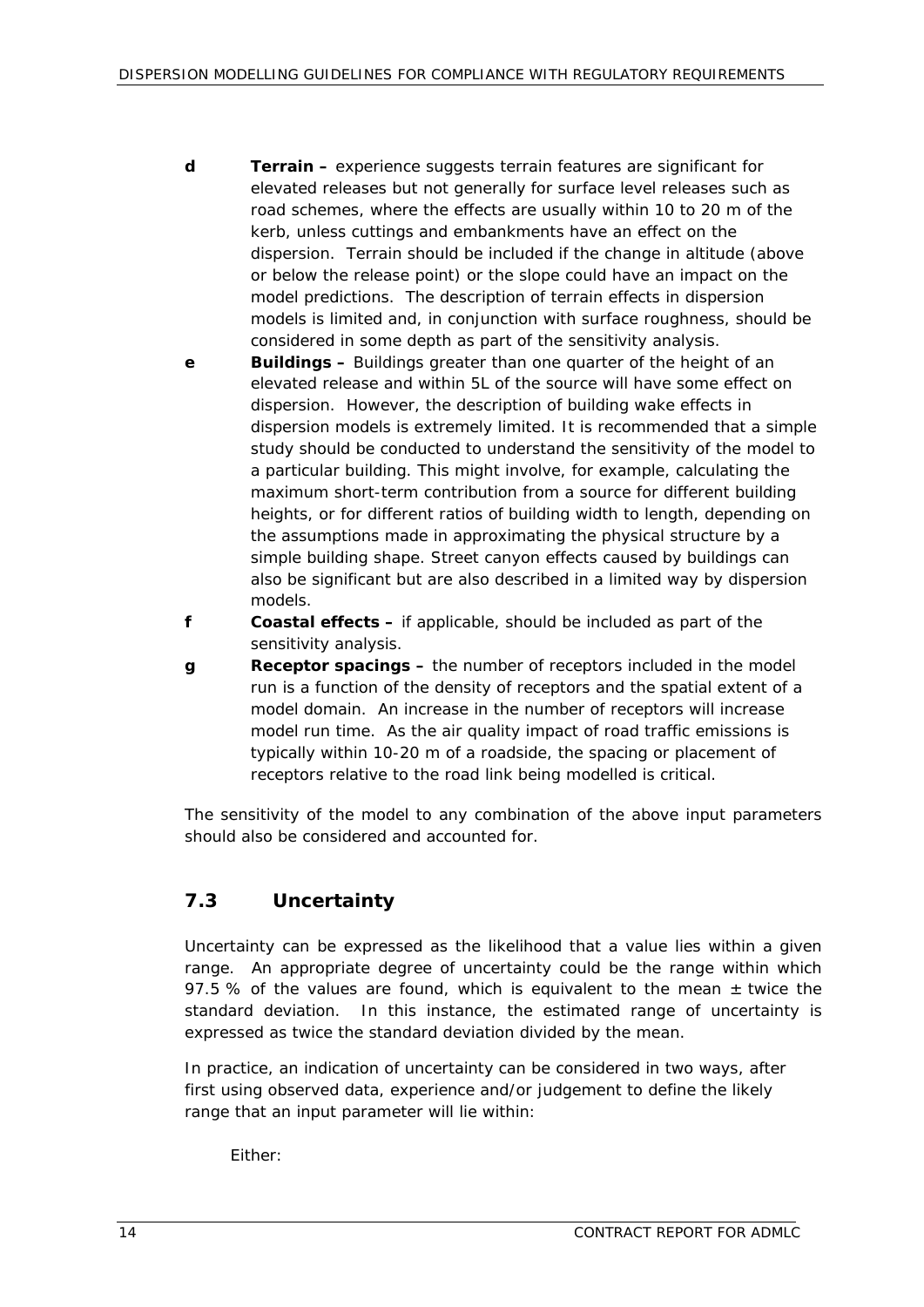<span id="page-20-0"></span>undertake a Monte Carlo analysis to define the mean and standard deviation. These values are then used to determine the sensitivity of the model to this parameter.

Or:

use a Chi Square test to select combinations of minimum or maximum values for individual input data, and to determine the mean and standard deviations from the resultant model runs.

#### **7.4 Variability**

In most circumstances inter-year variations in meteorological inputs will significantly influence variability in dispersion. The same method used to express uncertainty can be used to consider the effect of variability in meteorological data, e.g. determine the five year mean  $\pm$  twice the standard deviation.

## **8 QUALITY ASSURANCE**

*To demonstrate that the model used has been subjected to an evaluation procedure establishing its suitability for a specified range of tasks.* 

#### **BOX 10 –QUALITY ASSURANCE**

*Quality assurance of models depends largely on the model evaluation procedures referred to earlier. Evaluation of a model includes the distinct procedures of verification, validation, and (where appropriate) scientific assessment. At the very least, a computer model should not be used unless it has been verified, that is, shown by a detailed examination to be a true version of the mathematical model which it incorporates. Such verification should be carried out independently of the personnel who constructed the model. Model verification is a painstaking task of checking that the coding faithfully reproduces the mathematical model approximations incorporated in the algorithms, and as such is one of the easier parts of the evaluation procedure. Additionally, a model should be subjected to a process of validation, that is, its results should be compared with an independent dataset, and the accuracy and reliability of the model assessed. This is a much more difficult task, and the degree to which a model can be said to be validated, and in what respects, is more open to debate. It is recommended that users should give an explicit account of the range of conditions for which the model has been validated, and where the scope of the assessment necessitates use outside of this range,*  specific mention should be made of this fact, and some assessment should be given of *the degree to which extrapolation has been taken. The data set used for validation should be independent of any data set incorporated in the model. Validation should be carried out against experimentally determined values, preferably measured in the environment to which the model is being applied. It is strongly recommended that a model that has not undergone such a validation process should only be used if there is no alternative, for example if it were the only model of its kind at an early stage in the development of modelling capability in a particular field. In such cases attention should be drawn to the speculative nature of the procedure.*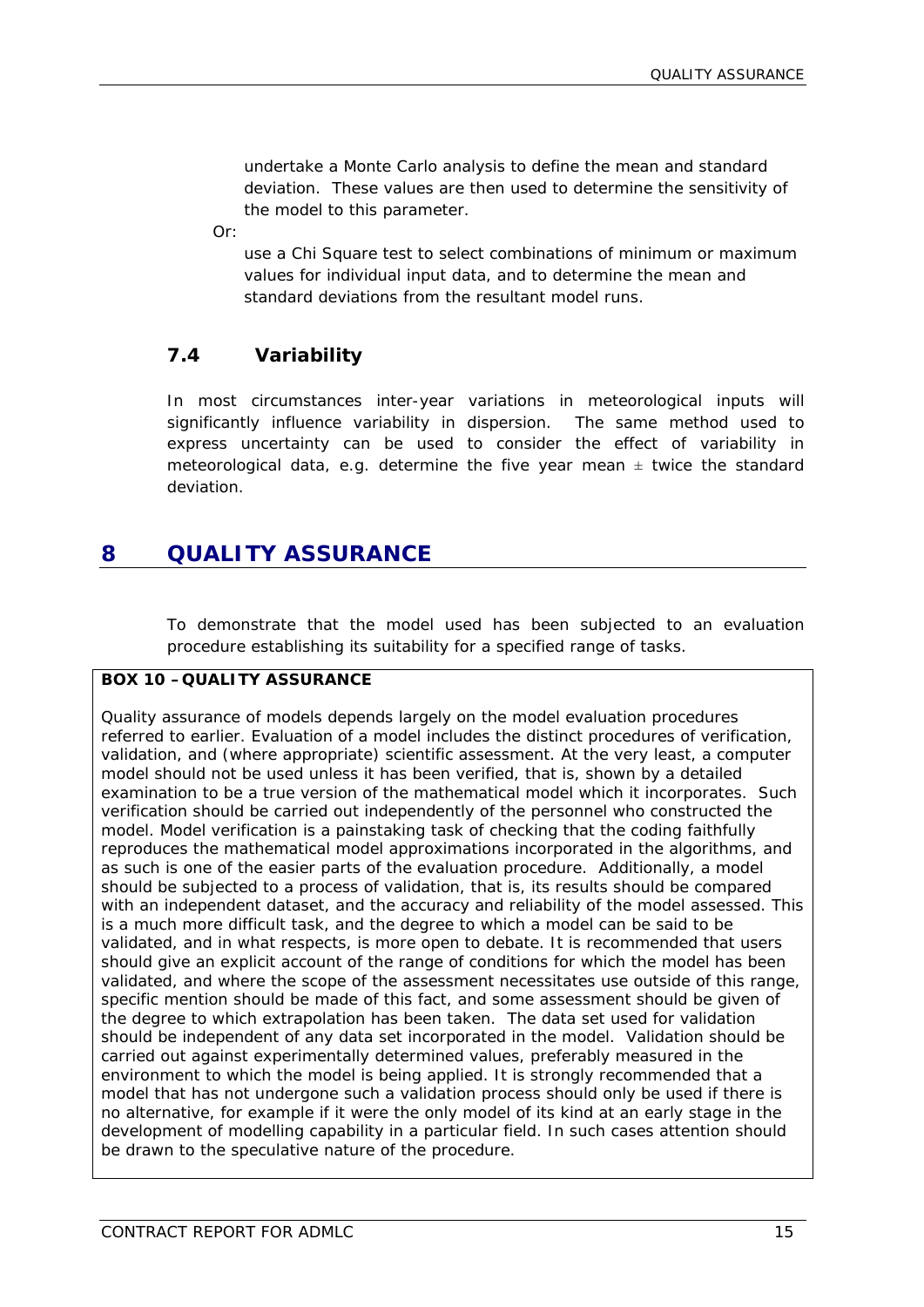<span id="page-21-0"></span>It should be emphasised that comparison of the output of one model with the output of *another model does not necessarily constitute validation; such a procedure constitutes a comparison only, although it may have merit as part of a validation procedure if the primary model has been well validated. This kind of comparison should be approached with considerable caution, and should be carefully justified for the cases considered. Scientific assessment involves examination of the validity of the description of the mechanisms that are modelled. This is of particular significance where it is necessary to investigate conditions that are outside the range within which the models have been validated. Application outside of the validated range will depend for its validity on the judgment made as to the robustness of these scientific descriptions in those circumstances. In such cases there should be an explicit statement of the conditions in which the model is judged to be applicable, and those in which it is not applicable. Responsibility in this matter falls on both model developers to provide the source of guidance, and on users to demonstrate that they properly appreciate the issues..* 

RMetS 1995 guidance.

## **8.1 Overview**

Providing assurance of the quality of a modelling study can be achieved through three distinct procedures:

- a Verification
- b Validation
- c Scientific assessment.

It is important that the user should consider the whole modelling assessment in demonstrating quality assurance and not limit the exercise to the dispersion model alone. For example, the model assessment is likely to include ambient monitoring data, emissions data and meteorological data, all of which are expected to include some degree of processing in addition to the dispersion model itself.

## **8.2 Verification**

A computer model can be considered verified if a detailed examination has shown that it is a true version of the mathematical model which it incorporates, and that the coding faithfully reproduces the mathematical model approximations included in the algorithms. Ideally, the verification should be undertaken by someone independent of the computer programmer(s).

In circumstances where a proprietary model is being used the user should seek a statement from the supplier that the model (including version and release date) has been verified. It should be expected that established model suppliers would provide such certification as a matter of course.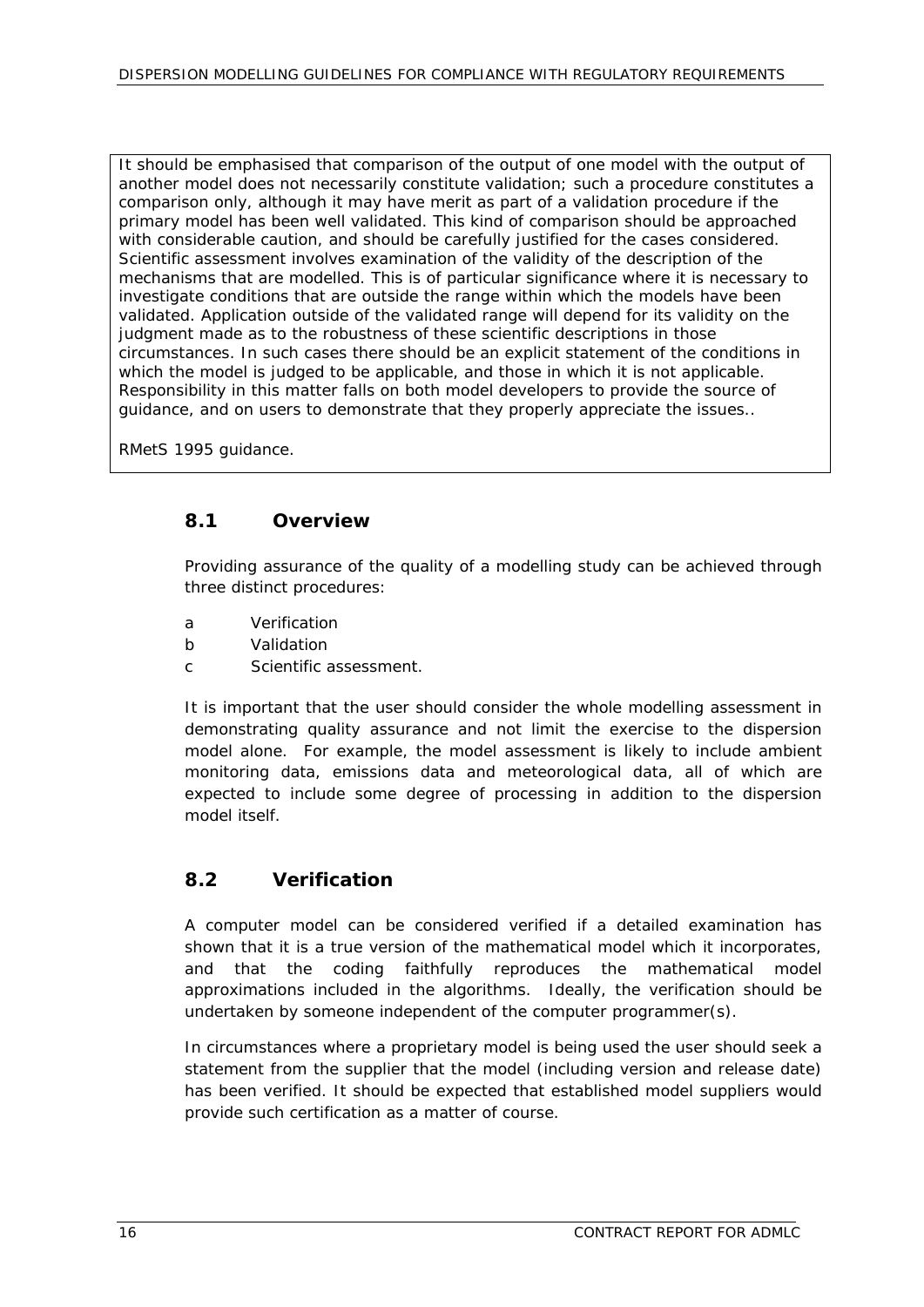## <span id="page-22-0"></span>**8.3 Validation**

A computer model can be validated with reference to an independent dataset, such as field data from a controlled release experiment or from ambient air quality measurements.

A controlled release experiment often yields a significant dataset (thousands of data pairs) allowing the user to undertake a formal validation exercise, such as the Model Validation Toolkit widely distributed by Olesen (1997, 1999, 2001) and the emerging American Society for Testing and Materials (ASTM) Standard Practice (Irwin 1999, or see <http://www.harmo.org/astm/default.asp>). Unfortunately these datasets do not always apply directly to the circumstances being assessed. This is important as a model can only be considered valid for a specific application if the circumstances being modelled are comparable with the circumstances of the field dataset. Inevitably, a model is often only validated for a range covering the majority, but not all, of the circumstances it may be applied to in practice.

In circumstances where a proprietary model is being used the user should seek references from the supplier that the model has been validated with controlled release experiments. The user should then determine whether the circumstances being modelled are comparable and hence, whether the model is validated for the intended use.

There are circumstances where local ambient air quality monitoring data may be available to provide a site specific model validation. This is considered critical if the circumstances being modelled are not comparable with field datasets from controlled release experiments. Typically, site specific datasets are limited, precluding the use of the recognised formal validation exercises. However, they can be useful in providing some degree of validation, and identification of systematic error (bias) and random error (uncertainty).

In undertaking a model validation exercise it is important not to rely solely on just one statistic, such as the correlation coefficient. Inclusion of the following may be considered as best practice:

- a tabulation of observed and predicted data, noting the quality of the measured data and the uncertainty on the measurements
- b summary statistics of the number of data pairs, minimum, maximum, mean and standard deviation of observed and predicted data
- c graphical presentation of data as scatter plots and regression analysis with 1:1 best fit line and factor of two boundaries
- d reporting of the bias, fractional bias and normalised mean deviation as measures of systematic error (bias)
- e reporting of the index of agreement, normalised mean square error, Pearson's correlation coefficient, fraction of data within a factor of two and Root Mean Square Difference in Concentrations as measures of random error (uncertainty).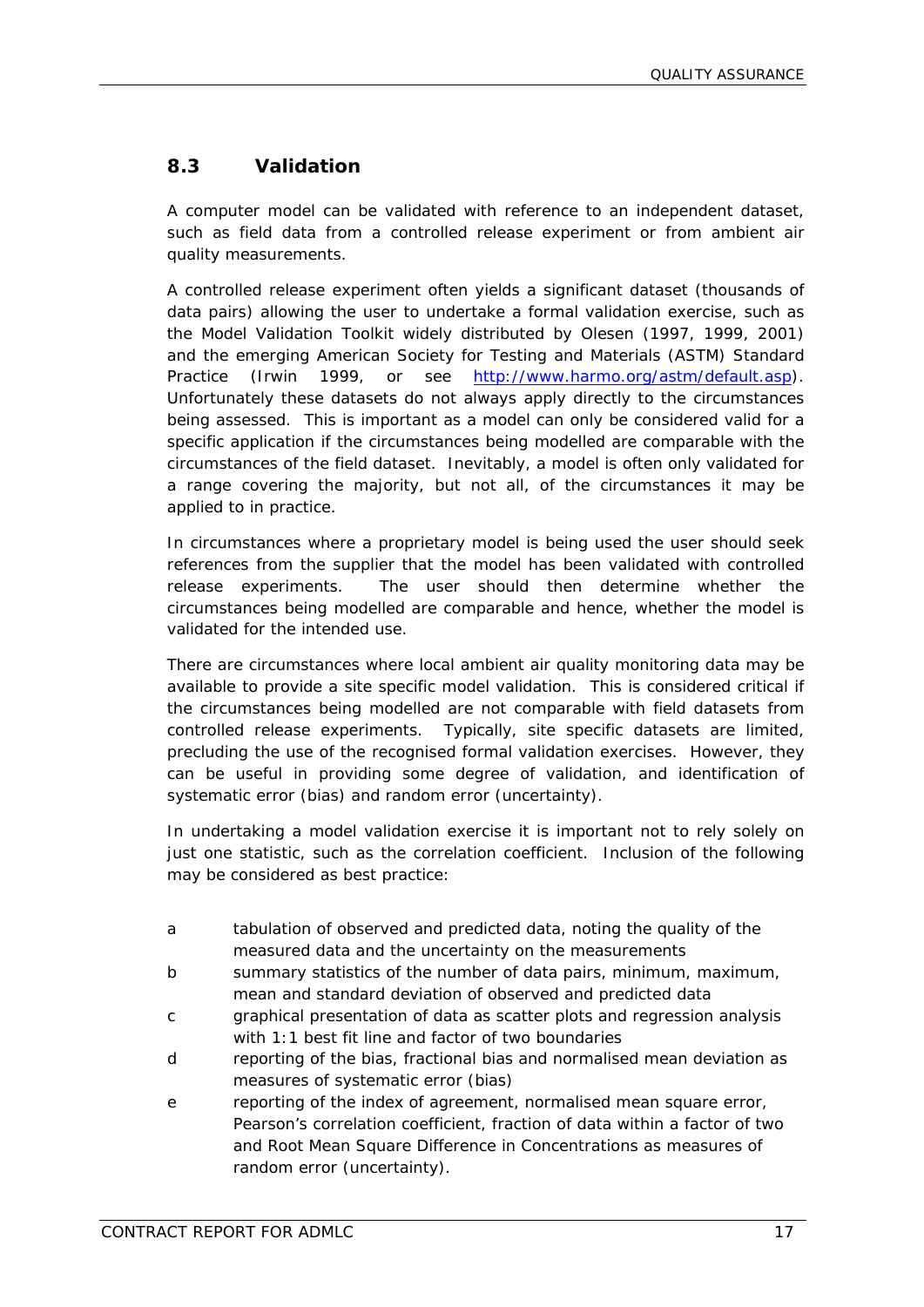<span id="page-23-0"></span>Some degree of pragmatism is required with emphasis placed on identifying the limits to which the model can be clearly demonstrated as validated for the circumstances in which it is being applied.

## **8.4 Comparing with other models**

A further option is to compare the model with the results of another model; this can also include comparing the results from a numerical computational model with those from a physical model such as a wind tunnel. This is not strictly model validation although it can provide a useful check.

For the majority of industrial air quality modelling studies there is scope to utilise more than one proprietary model. The majority of the input data are similar and in the same format, and the model run times are in the order of hours. Although this adds to the time and effort required, and hence cost, there are a number of advantages:

- a Under many circumstances, the models generate similar results. This can assist in demonstrating the robustness of the assessment.
- b In circumstances where the models do not generate similar results there is the opportunity to investigate why. If this is done, then care should be taken to ensure that both models are appropriate for the situation being considered. In this case, the difference could give an indication of model uncertainty. This could be particularly useful when considering complex topography, building wake effects and atmospheric chemistry. However, even in a situation where uncertainty is considerable, the models may use the same approach, and so the difference would not then correctly indicate the level of uncertainty in the application.

Experience suggests that this dual modelling approach offers the opportunity for user training, enhancing an understanding of the limitations of models and their application.

A related approach is using two modellers to run each model; this provides opportunity for cross checking data input and model set up.

## **8.5 Scientific assessment**

The scientific assessment of a model requires examination and understanding of the validity of the algorithms in describing the mechanisms being modelled. This is particularly important in considering the limits to model validation when referring to field data and in applications where the conditions in controlled release experiments are not strictly comparable to those of the assessment.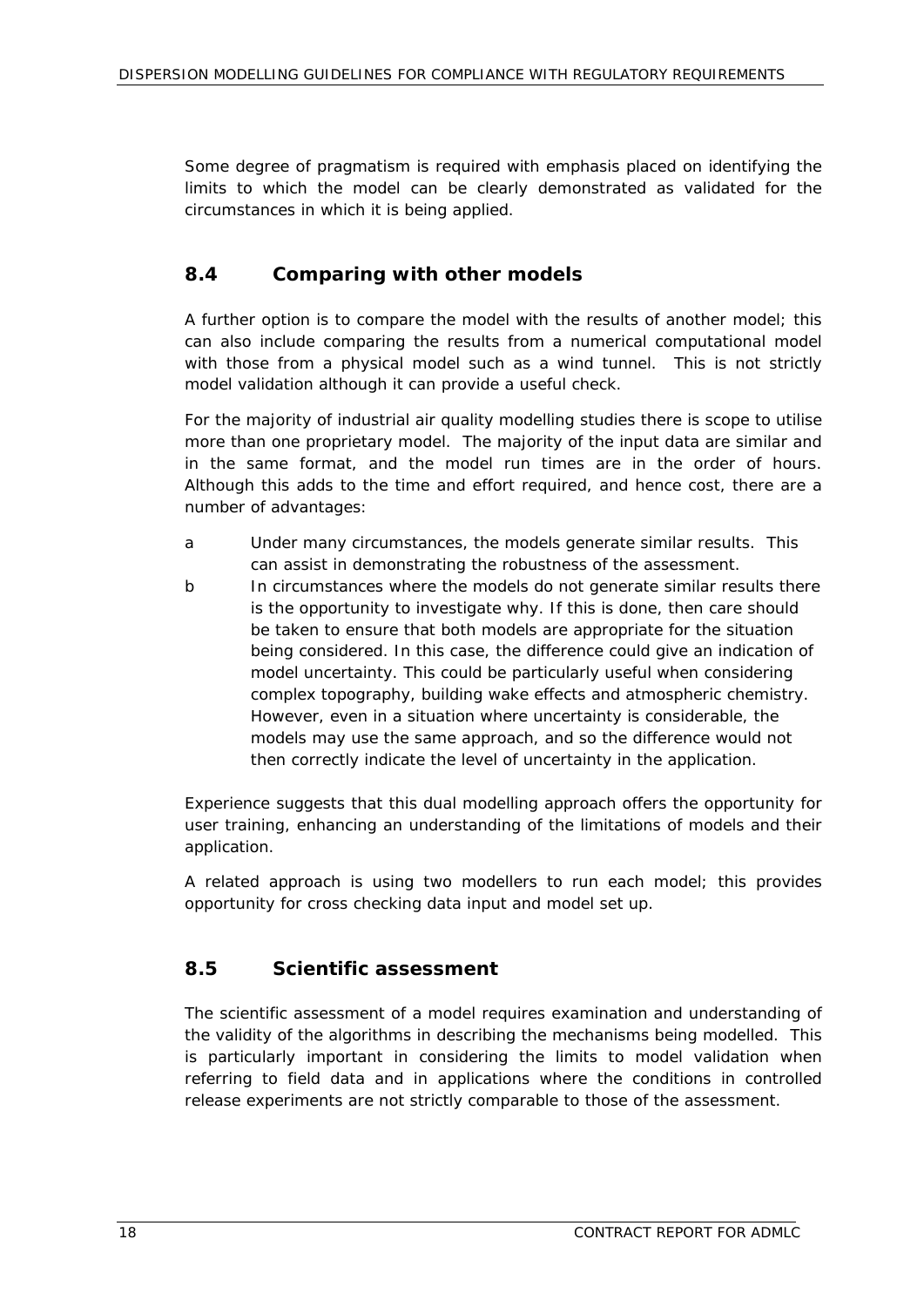### <span id="page-24-0"></span>**8.6 Validation of supporting data**

Dispersion models usually require supporting data in the form of ambient monitoring data, emissions data and meteorological data.

Defra has issued guidance and provides training on the formal procedures for verification and validation of ambient air quality monitoring data.

Emissions data may be derived either by direct measurement, physico-chemical modelling or from information on the process type (source) activity and relevant emission factors. Defra has issued guidance and provides training on the formal procedures for verification and validation of direct measurements from stacks and commissions its own research on emissions from other sources such as road vehicles. Physico-chemical models require the same degree of verification, validation and scientific assessment described above. Defra has also issued guidance on the use of emission factors and activity data, and maintains an emissions factor databank. Note that derivation of activity data may require some understanding of the operating scenarios being assessed and the subsequent implications on emission characteristics.

# **9 AUDITABILITY**

*To ensure that there is a clear and transparent account of the exercise for inspection by interested parties.* 

#### **BOX 11 –AUDITABILITY**

*An essential requirement in the documentation of a dispersion modelling exercise is that of auditability. The test in this respect is that the documentation should give a complete and transparent account of what has been done. Interested parties should be able to rely on the documentation in this respect, so that they can scrutinise, check, and if desired repeat what has been done without having to seek any further information. The audit procedure often proves to be the means whereby problems are first revealed. Auditability is enhanced by successful communication, and it is recommended that good use should be made of graphical and diagrammatic summaries, such as flow charts representing the adopted calculation strategy.* 

RMetS 1995 guidance.

#### **9.1 Introduction**

The true test of an auditable exercise is one that has been sufficiently documented to be repeated independently by a third party. This can be achieved by a line by line account of the modelling exercise, by use of checklists,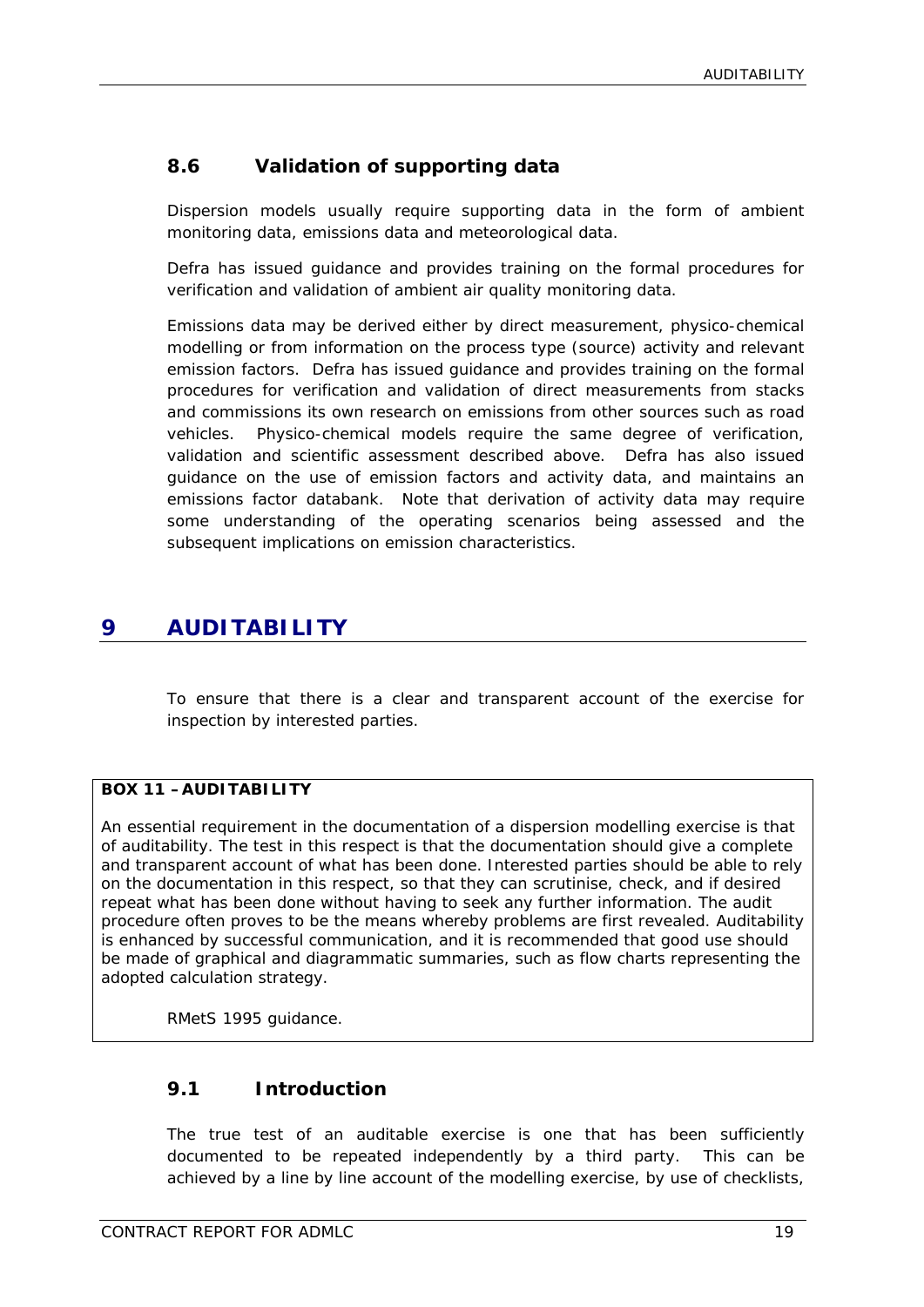<span id="page-25-0"></span>or by a combination of the two. It is important that the model user should document the complete modelling process – from defining scenarios, calculation of emissions, selection of meteorological data through to post processing and interpretation – and not just how the dispersion model itself was set up and run.

### **9.2 The audit trail**

Before embarking on a modelling exercise the user is advised to plan out each step, identifying the decisions that need to be made. Note that this requires the user to justify each decision. Moreover, this can provide a useful learning tool for model users.

## **9.3 Presentation in reports**

For most audiences, a report on a modelling exercise needs to be concise, focussing on describing the circumstances being modelled and interpretation of the results. The use of technical appendices is recommended for including a detailed description of how each decision was made at each step of the modelling exercise (the audit trail). How these appendices are structured is for the user to determine, but the objective will be to provide all pertinent information that will enable an independent third party to repeat the modelling exercise and generate the same results.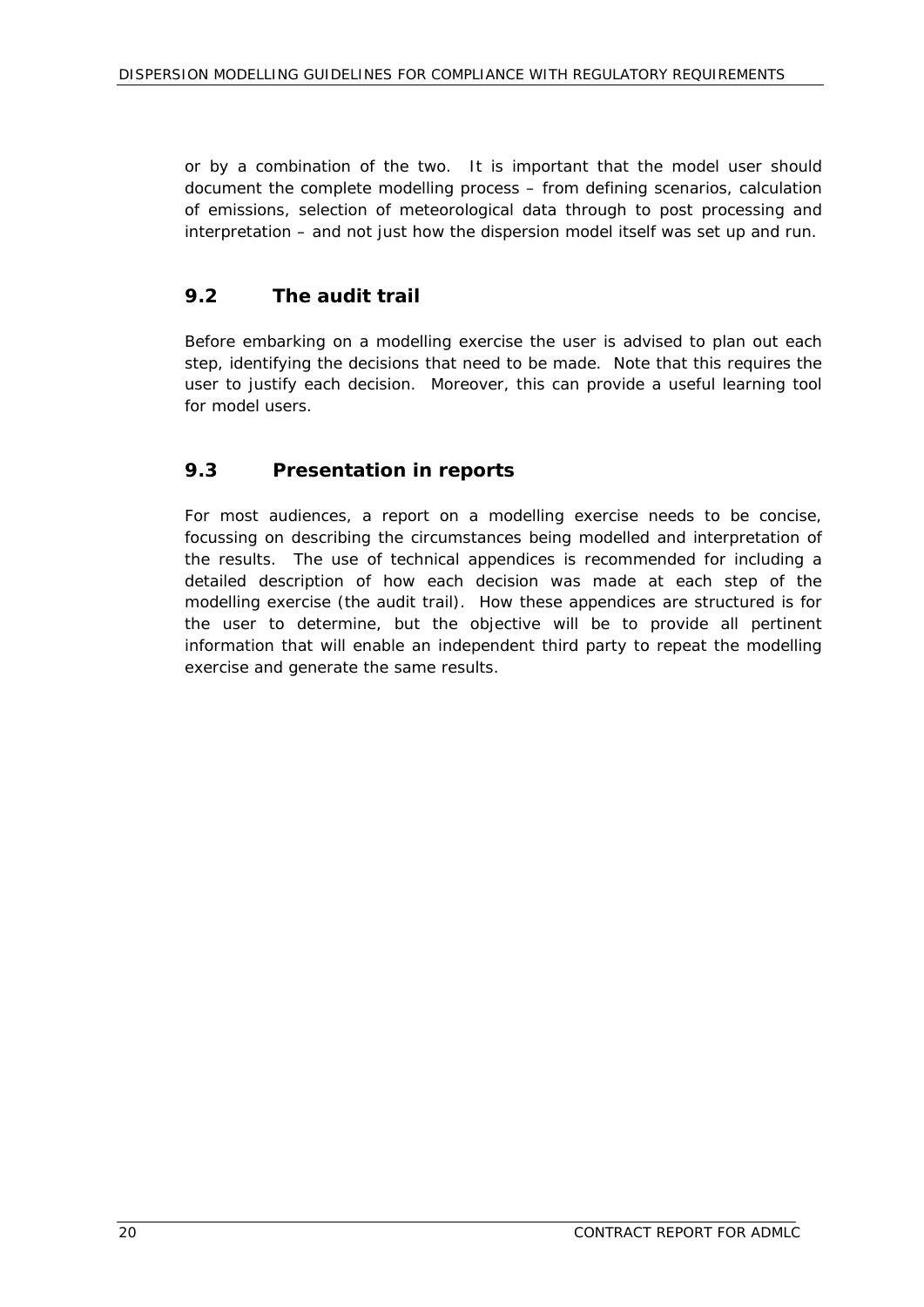## <span id="page-26-0"></span>**10 REFERENCES AND FURTHER READING**

- Carruthers, D J; Dyster, S and McHugh, C (2003); Factors affecting inter-annual variability of NOx and NO2 concentrations from single point sources. Clean Air Volume 33
- Department for Environment, Food and Rural Affairs (DEFRA) 2003, Part IV of the Environment Act 1995 - Local Air Quality Management Technical Guidance (LAQM. TG(03)), DEFRA
- Environment Agency (2000). Environment Agency Policy on choice of air dispersion models. Policy Number: EAS/2007/1/1.
- Environment Agency (2002). Integrated Pollution Prevention and Control (IPPC) Environmental Assessment and Appraisal of BAT. [http://www.environment](http://www.environment-agency.gov.uk/commondata/acrobat/h1v6_jul03guidance_608809.pdf)[agency.gov.uk/commondata/acrobat/h1v6\\_jul03guidance\\_608809.pdf](http://www.environment-agency.gov.uk/commondata/acrobat/h1v6_jul03guidance_608809.pdf)
- Environment Agency (England and Wales), Air Quality Modelling and Assessment Unit, Air Dispersion Modelling Report Requirements (for detailed air dispersion modelling), http://www.environment-

agency.gov.uk/commondata/acrobat/report\_edited\_252797.pdf

- Environment Agency (England and Wales), An Inter-comparison of the Aermod, ADMS and ISC Dispersion Models for Regulatory Applications, Research and Development Technical Report P362
- European Environment Agency 1999, Guidance Report on Preliminary Assessment under EC Air Quality Directive, Section 5 Modelling, EEA
- Ireland, M P; Fisher, B E A; Boyland, D and Critten, S (2002); Why Use One Model? An Approach for Encompassing Model Uncertainty and Improving Best Practice, Environmental Modelling and Assessment, 7, 291-9.
- Irwin J S (1999) Effects of concentration fluctuations on statistical evaluations of centreline concentration estimates by atmospheric dispersion models. Proc. 6<sup>th</sup> International Conference on Harmonisation within Atmosperhic Dispersion Model Regulatory Purposes , Rouen, France.
- Middleton, D. R. Meteorological Office 1997, Manual on Modelling: A Guide for Local Authorities, Atmospheric Processes Research Division, Meteorological Office
- Olesen H R (1997) Tools for Model Evaluation, Proc. 5th International Conference on Harmonisation within Atmosperhic Dispersion Model Regulatory Purposes , Rhodes, Greece.
- Olesen H R (1999) Model Validation Kit Recent Developments, Proc. 6<sup>th</sup> International Conference on Harmonisation within Atmosperhic Dispersion Model Regulatory Purposes , Rouen, France.
- Olesen HR (2001) Ten Years of Harmonisation Activities: Past, Present and Future, presented at the Seventh Conference on Harmonisation with Atmospheric Dispersion Modelling for Regulatory Purposes, May 28-31, 2001, Belgirate, Italy
- Royal Meteorological Society (1995). Policy Statement. Atmospheric Dispersion Modelling: Guidelines on the justification of choice and use of models and the communication and reporting of results.<http://www.rmets.org/pdf/dismodelling.pdf>
- Fisher B.E.A., Erbrink J.J., Finardi S., Jeannet P., Joffre S., Morselli M.G., Pechinger U., Seibert P. and Thomson D.J., 1998, COST Action 710 - Final Report: Harmonisation of the pre-processing of meteorological data for atmospheric dispersion models, Office for Official Publications of
- the European Communities, Luxembourg, ISBN 92-828-3302-X.